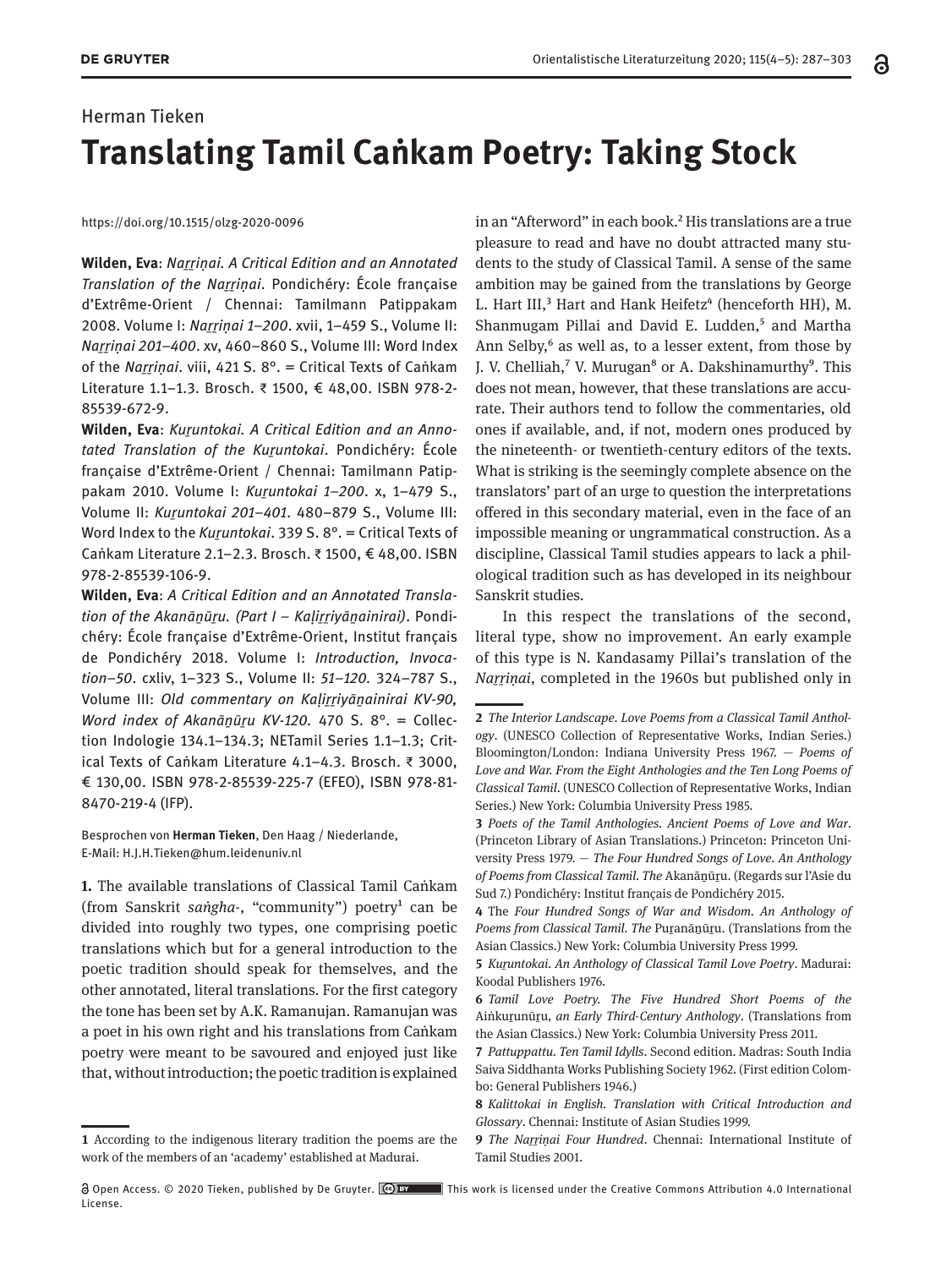2008.10 At present Eva Wilden thus has the field all to herself. So far, critical editions and translations from her hand have appeared of all 400 poems of each of the *Naṟṟiṇai* and *Kuṟuntokai*, and the first 120 poems of the *Akanānūru*. These are part of a project of publishing critical editions, with translations, of the complete Caṅkam corpus – the first of their kind, based on manuscripts and earlier editions – so we may expect to see more of them. However, if we should look forward to them is another matter. In translating the poems Wilden has decided to ignore the commentaries as well as the traditional poetical tradition accompanying the poems, which, she claims, would only blur our vision of the original text. Instead, she provides literal translations ("as literal as possible") together with notes and "a host of question marks (a punctuation mark that has, in my opinion, been used all too sparingly in Caṅkam philology as a whole)", and "avoids" to go into the "possible implications" of the words of the poems; if the outcome is unintelligible, she writes, which it often is, the "exercise … might teach [us] the limits both of a mere philological approach and of the traditional approach guided by poetics" (Wilden 2010: 30 $f$ .).<sup>11</sup> It seems that Wilden calls her approach a philological one (in the Continental meaning of the term). This is not the place to quibble about definitions of philology. However, if for traces of philology we have to turn to Wilden's notes and question marks, expressly lacking any investigative intention, then these can hardly be called philology by any standard. Furthermore, if her approach is indeed meant to be didactic, she fails to offer guidelines on how to tackle problems; the many question marks, for instance, if at all relevant, time and again prove to be mere dead-end streets. But Wilden's lack of interest in the meaning of the poems also affects her work as an editor, for how else can one select from among available variant readings than on the basis of the meaning of the text?

These are grave allegations, which of course need to be substantiated. The aim of the following<sup>12</sup> is this very substantiation, as well as to offer suggestions on how the poems should be approached.

**DE GRUYTER** 

**2.** For determining the meaning of a Caṅkam poem it is important to realise that the poem does not exist in isolation, but is one of a group of poems dealing with similar themes, situations and expressions. The Caṅkam corpus falls apart into two categories, that of Akam, or "the inner world", and of Puram, or the "exterior world". While Akam is often equated with love poetry, it is better to speak of poetry about village life, depicting the unhappy love lives of people living in small villages in the countryside. Akam poems have been fruitfully compared to the Prakrit poems of Hāla's *Sattasa*ī.<sup>13</sup> Puram, on the other hand, is characterised as heroic poetry, but as in the case of Akam that description covers the poem's content only partly. In the Puram poems we hear wandering bards praising kings and begging these to support them and their families.

Caṅkam poems present someone speaking to someone else (or to one's self), in the Puṟam poems a poor bard, in the Akam village poems an unhappy lover. The auditor's or reader's task is to identify the problem the speaker is experiencing or commenting upon and what her (in most village poems it is a woman) or his intentions are. This is also the main task the traditional poetical tradition had set itself. It is simplified by the fact that the more than 3000 poems revolve around a restricted number of situations in the villagers' love lives or the kings' roles as warriors or patrons of bards. Therefore, in the case of an unclear poem it might help to look at other poems dealing with a similar theme.

Furthermore, we now have several grammars of the language of the poems, $14$  which tell us in full detail what is grammatically possible and, by implication, what is not. There is, moreover, a good dictionary, $^{15}$  and there are two word indexes covering the entire corpus,<sup>16</sup> the

<sup>10</sup> Narrinai. Text and Translation. (Publications hors série 7.) Pondichéry: Institut français de Pondichéry 2008. Cf. on this work Herman Tieken's review in *Asiatische Studien*/*Études Asiatiques* 63 (2009): 771–774.

**<sup>11</sup>** See also Wilden 2018: lxxii.

**<sup>12</sup>** In my translations, round brackets mark explanations to and square brackets insertions within the translation. But in extracts from someone else's translation, round brackets mark insertions from other portions of the same translation, and square brackets my own insertions; if these latter are explanations, then they are inside round brackets within square brackets.

**<sup>13</sup>** See George L. Hart III: *The Poems of Ancient Tamil. Their Milieu and their Sanskrit Counterparts*. Berkeley/Los Angeles/London: University of California Press 1975, and, with different conclusions, Herman Tieken: *Kāvya in South India. Old Tamil Caṅkam Poetry*. (Gonda Indological Series 10.) Groningen: Egbert Forsten 2001 (reprint with new preface New Delhi: Manohar 2017).

**<sup>14</sup>** E.g. V. S. Rajam: *A Reference Grammar of Classical Tamil Poetry (150 B.C.–Pre-fifth/sixth Century A.D.)*. (Memoirs of the American Philosophical Society 199.) Philadelphia: American Philosophical Society 1992, and, Thomas Lehmann: *Grammatik des Alttamil unter besonderer Berücksichtigung der Caṅkam-Texte des Dichters Kapilar*. (Beiträge zur Südasienforschung 159.) Stuttgart: Franz Steiner Verlag 1994.

**<sup>15</sup>** *Tamil Lexicon*. Published under the authority of the University of Madras. Six volumes and Supplement. Madras: University of Madras 1924–1939 (reprinted 1982).

**<sup>16</sup>** *Index des mots de la littérature tamoule ancienne*. (Publications de l'Institut français d'Indologie 37.) Three volumes. Pondichéry: Institut français d'Indologie 1967–1970, and, Thomas Lehmann, Thomas Malten: *A Word Index of Old Tamil Caṅkam Literature*. (Beiträge zur Südasienforschung 147.) Stuttgart: Franz Steiner Verlag 1992.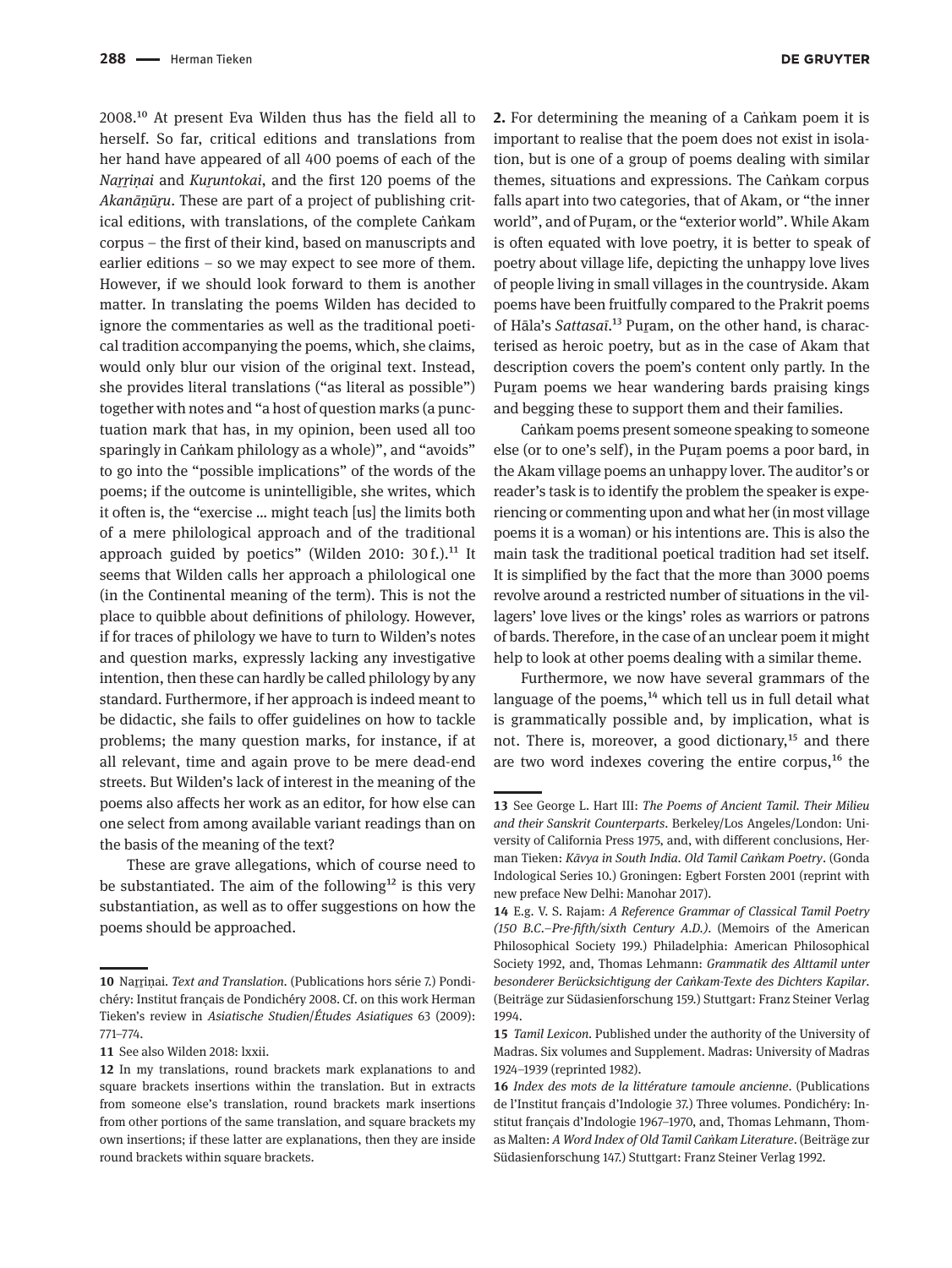older of which also includes many compounds and word combinations. For determining the meanings of words and expressions one is therefore not restricted to the one context under consideration. It is strange to see, however, how little use is made of all these tools, which explains the many *ad hoc* solutions found in the translations that have recently been produced.

Before turning to Wilden's translations I think it apposite to discuss some examples from the translations by Ramanujan (note 2 above), Selby (note 6), and Hart, or rather, Hart and Heifetz (note  $4$ ).<sup>17</sup> The samples will be discussed in some detail to exemplify the issues that need to be tackled and that the abovementioned authors as well as Wilden have ignored.

As indicated, with Ramanujan translating Caṅkam poetry became from the very beginning the preserve of poets, or scholars with ambitions in that direction. What Selby and Hart (or HH), who all followed in Ramanujan's footsteps, share with him is a lack of interest in any form of philological investigation into the poems. Only HH provide more than cursory notes to the translations; however, these hardly ever deal with textual problems or questions of interpretation, but mostly with realia, or just quote explanations found in the old, or not so old, commentaries to the texts.18 As far as her own avowed low expectations of philology $19$  are concerned Wilden thus appears to stand in a tradition.

*Puṟanāṉūṟu* 82 is translated by Ramanujan 1987: 123 (see also pp. 233 f.) as:

With the festival hour close at hand, his woman in labor, a sun setting behind pouring rains, the needle in the cobbler's hand is in a frenzy stitching thongs for a cot: swifter, far swifter, were the tackles of our lord wearing garlands of laburnum, as he wrestled with the enemy come all the way to take the land.

Elegant though this translation may be – HH's more recent translation (1999: 61) differs only in details –, it is wrong. Ramanujan apparently saw no reason to doubt the information found in the commentary, according to which *cāṟu* in the first line of the poem (*cāru talaikkontena*) would mean "festival". However, he might have asked what festival we are dealing with, which starts at sunset in the wet rainy season, when the nights are, moreover, extremely dark. More importantly, a study of the other instances of the word *cāṟu* in the Caṅkam poems would have shown that here it means not "festival" but "mud"; *cāru* is just one way of spelling /*cǣṟu*/, the other being *cēṟu*, "mud" (also "pulp, juice"). $20$  The man depicted in the poem is hurrying to finish the raised bed before sunset so that his pregnant wife can lie upon it, as otherwise she would have to lie on the ground muddy due to the rain. In this connection it should be noted that we are dealing with a poor couple; the man is *ilicinan* "low-caste, uncivilised". Such people do indeed usually sleep on the ground, and the earthen floors of huts do tend to become muddy or even water-logged through seepage from outside when rains are heavy.

Equally problematic is Selby's translation (p. 29) of *Aiṅkurunūru* 20.<sup>21</sup> The 500 poems of the *Aiṅkurunūru* are arranged in groups of ten, the poems of each decade sharing the same word or phrase. For instance, those of the second all contain the word "bamboo". In her translation Selby follows this division and to each decade has added an introduction briefly indicating the situations dealt with in the individual poems. About *Aiṅkuṟunūṟu* 20 she writes (p. 27) that "the heroine describes the dashing of her domestic hopes, blaming her ruin on the hollow reeds. Her bangles slip from her wrists because her anxiety has caused her to grow thin – this is a common convention throughout the anthology, and throughout South Asian literature as a whole." The translation runs:

Thinking of that man from the place near the riverbank where tubular reeds as hollow as bamboo rip out eggs laid in a hundred-petaled lotus by a tiny-legged dragonfly with iridescent wings, the beautiful, gleaming bangles slip from my wrists.

**<sup>17</sup>** For practical reasons, when quoting Tamil words in isolation I shall dissolve the sandhi, thus, e. g., *iriyiṉ* and not *yiriyiṟ*, *āyiṭai* and not *yāyiṭai*, or *iṟutta* and *ēṇi* and not *viṟutta* and *vēṇi* (in *vāyppaṭa viṟutta vēṇi*), as well as *mēl nilā* instead of *mēṉilā*.

**<sup>18</sup>** Unfortunately, the editors of these Tamil texts do not distinguish, e. g. by using different fonts, between the old commentaries and their own explanations.

**<sup>19</sup>** Strangely, she studied Sanskrit and Tamil at Hamburg under two eminent philologists, Albrecht Wezler and Srinivasa Ayya Srinivasan respectively.

**<sup>20</sup>** See Herman Tieken: "*Cāṟu*, "Festival", in Caṅkam Poetry", in: O. Vecherina, N. Gordiychuk, T. Dubyanskaya (eds.): *Tamiḻ tanta paricu. The Collection of Articles in Honor of Alexander M. Dubyanskiy*. Moscow: Izdatel'stvo "Pero" 2016, pp. 101–123.

**<sup>21</sup>** For a review of Selby's translations see Herman Tieken: "On a Recent Translation of Classical Tamil Love Poetry", *Asiatische Studien/ Études Asiatiques* 66 (2012): 811–832.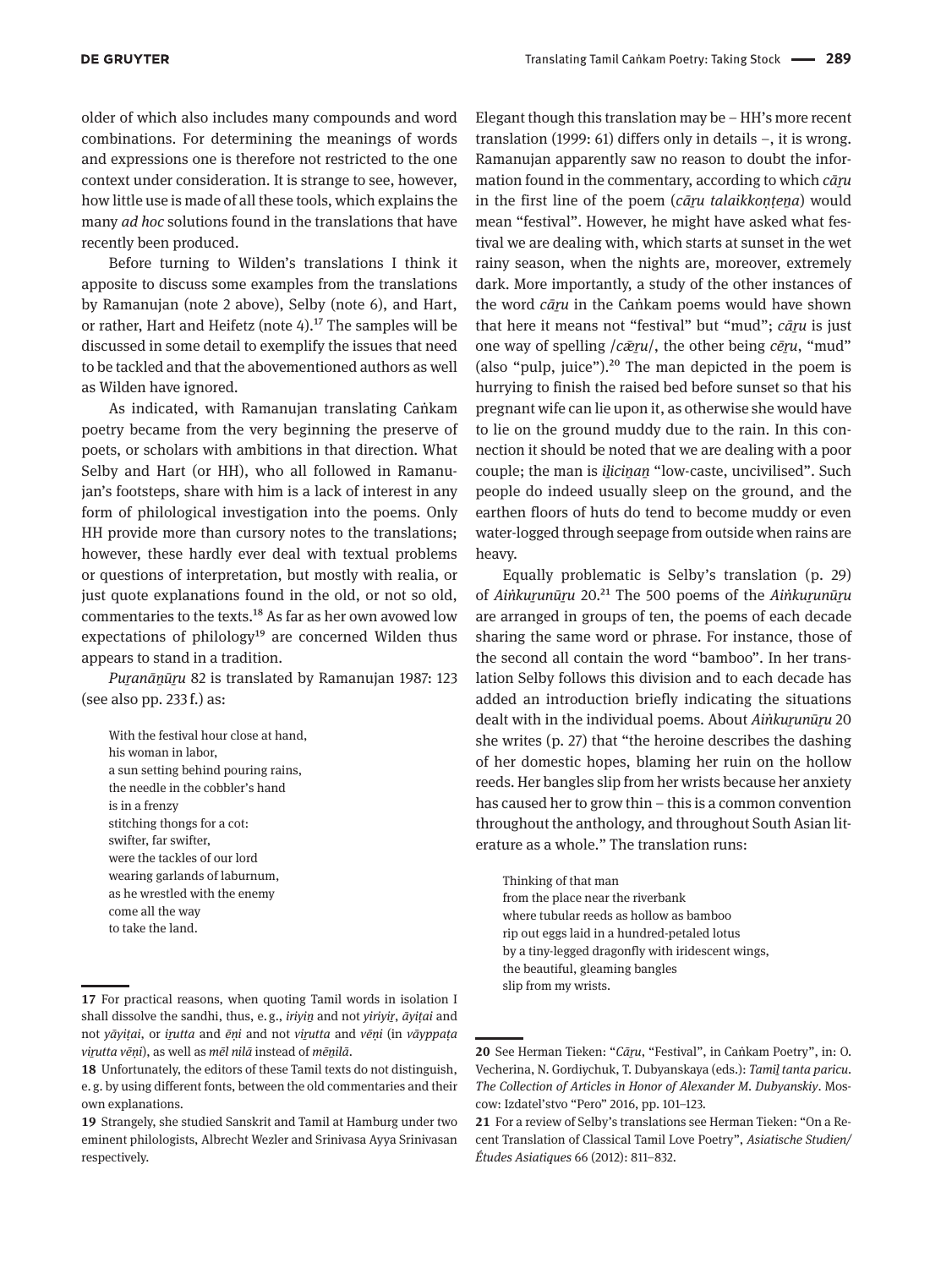It is basically a paraphrase of the commentary of Po. Vē. Cōmacuntara $\bar{a}$ r, the editor of the text.<sup>22</sup> It is also a good example of what can go wrong by relying too much on such secondary sources. However, I would like to begin with what seems to be Selby's own contribution, namely the translation of *tumpi* "bee" with "dragonfly".<sup>23</sup> Probably she opted for this more exotic insect because bees do not lay eggs in flowers. But neither do dragonflies, who lay their eggs in the water. For the rest Selby's translation is based on a failure to understand the grammatical structure of the passage *tumpi nūrritalt tāmaraip pūccinai cīkkum*,<sup>24</sup> which she obviously analyses as "where reeds rip out (*cīkkum*) egg(s) (*ciṉai*) of the dragonfly (*tumpi*) in the flower (*pū*[*c*]) of the hundred-petalled (*nūṟṟitaḻ*) lotus (*tāmarai*)", but which should have been translated as "where a bee brushes against (*cīkkum*) the swollen pistil (*ciṉai*) of the flower (*pū*) of the hundred-petaled lotus"; the bee is the subject of the participle *cīkkum*, not the reed (*vēḻattu*). It is an open question, though, if the participle *cīkkum* is dependent on "reed" or on the "village", i.  e. *ūr* in *ūraṉai* "the man from the village" ("in which bees [fly around] brushing against …"). In either case, the reed cannot be blamed for the woman's marital problems, as Selby would have it; it has a purely decorative function in the poem. The woman is not complaining about her husband, but about her lover (the bee) who is unwilling to leave his pregnant wife (the lotus with swollen pistil) for her.

**3.** *Puṟanāṉūṟu* 343 offers a variation on the common theme of a king who refuses to give his daughter in marriage to a warrior with royal ambitions. The latter takes the refusal as a challenge, which results in an all-out war between the two. As in the poem concerned, this war usually ends in the destruction of the king's town. HH's translation (pp. 195 f.) reads:

"In Muciri<sup>25</sup> with its drums, where the ocean roars, where the paddy traded for fish and stacked high on the boats makes boats and houses look the same and the sacks of pepper raised up beside them make the houses look the same as the tumultuous shore and the golden wares brought by the ships are carried to land in the servicing boats, Kuṭṭuvan its king to whom toddy is no more valuable than water, who wears a shining garland, gives out gifts

of goods from the mountains along with goods from the sea to those who have come to him. Even if you humbly bring and bestow as much fine and copious wealth as that city possesses,

she will not marry someone who is unworthy of her." So says her father and will not grant her hand. Think! Will the tall city suffer where sighing kites sleep on the middle wall of the fort, the roads hard to conquer are filled with weapons,

but ladders have been thrown up by men who have come to force their way in!

The notes to this poem (pp. 324 f.) concern mainly realia, such as the type of drums (line 1) and the nature of the sea trade and the storage of goods in the harbour (lines 2–7). On lines 14–17 they say: "the kite is meant as a bad omen, and the men with weapons on the roads belong to the enemy king". But are there really men with weapons on the roads? Moreover, we are most probably dealing not with kites, but with vultures, $26$  taking a rest after having eaten their fill on the dead bodies of the soldiers who had in vain tried to prevent the enemy from entering the town.

The translation of the last six lines of the poem need closer consideration for other reasons as well. They read:

*puraiyar allōr varaiyalaḷ ivaḷ eṉattantaiyuṅ koṭāaṉ āyiṉ vantōr vāyppaṭa viṟutta vēṇi yāyiṭai varuntiṉṟu kollō tāṉē paruntuyirttiṭaimatiṟ cēkkum puricaippaṭai mayaṅkāriṭai netunalūrē*.

In HH's translation, the (bolded) expression *āyiṭai* at the end of the third line is ignored. However, as the approximately 25 instances in the Caṅkam poems show, *āyiṭai*  invariably heads a new sentence, referring back to the preceding sentence or sentences, and meaning something like "in the middle of that".27 This can be substantiated by examples of the use of *āyiṭai* in some other Caṅkam poems.

**<sup>22</sup>** Tinnevelly: South India Saiva Siddhanta Works Publishing Society 1966.

**<sup>23</sup>** According to the *Tamil Lexicon* (see note 15), p. 1971 the meaning "dragonfly" is found only in "other" dictionaries, i. e. is not substantiated by the evidence of the texts used for the lexicon.

**<sup>24</sup>** The complete Tamil text of *Aiṅkuṟunūṟu* 20 reads:

*aṟucil kāla vañciṟait tumpi*

*nūṟṟitaḻt tāmaraip pūcciṉai cīkkum*

*kāmpukaṇṭaṉṉa tūmpuṭai vēḻattut*

*tuṟainaṇi yūraṉai yuḷḷiyeṉ*

*ṉiṟaiyēr elvaḷai nekiḻpōṭummē.*

**<sup>25</sup>** A seaport town in present-day Kerala on India's west coast.

**<sup>26</sup>** For *paruntu* the *Tamil Lexicon*, p. 2522 does give the meaning "common kite", but, according to T. Burrow and M. B. Emeneau (*A Dravidian Etymological Dictionary* [= DED]. Second edition. Oxford: Clarendon Press 1984, no. 3977), regional Tamil varieties of the term refer to vultures, and its counterparts in other Dravidian languages refer to eagles, vultures and falcons as well.

**<sup>27</sup>** In Rajam's (see note 14) treatment of *āyiṭai* among the case markers and postpositions (p. 311), this particular use of the word is lost.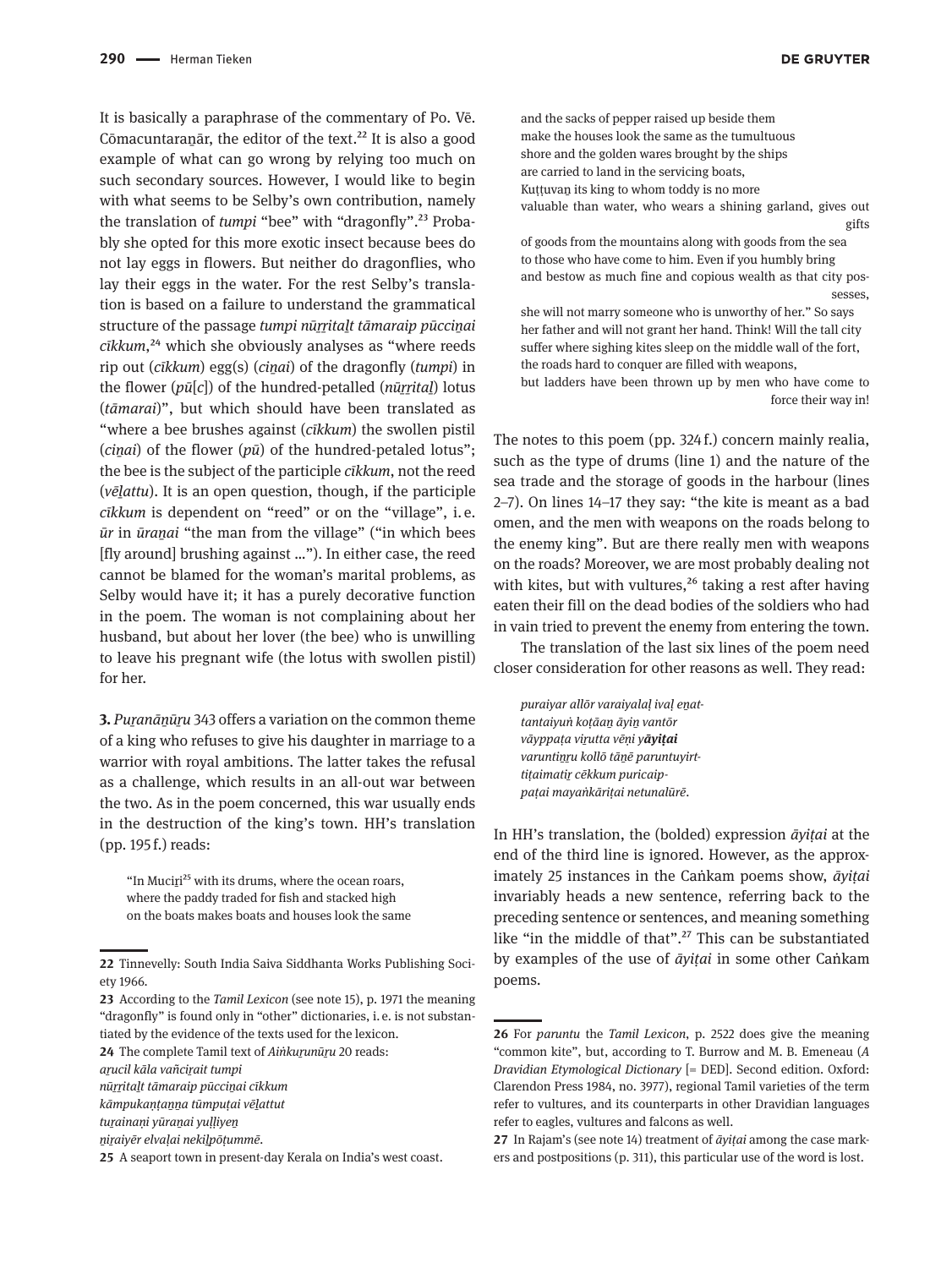A good example is found in the preceding *Puranānūru* 341. This poem begins with two sentences, each ending on a finite verb, *pukkaṉaṉē* "he entered" and *toṭṭaṉaṉē* "he touched, laid his hand on" respectively. Its theme is the same as that of 343: The girl's father, to prepare himself for battle has bathed in a reservoir (*kayam pukkaṉaṉē*), and the chieftain, while laying his hand on his weapon (*paṭai toṭṭaṉaṉē kuricil*), vows (HH: 194 f.): "Either tomorrow I will marry that girl … or else … I will go to the world from which no one returns". The following passage paints the consequences of the coming battle (HH: 195): "This cool city by the river with its fertile tracts of land, will surely lose its great beauty …". However, it is introduced by *āyiṭai*, not represented in the translation. With *āyiṭai* we obtain: "In the middle of that (= Caught between these two warriors), this cool city by the river …".

Another clear example of *āyitai* is found in *Narrinai* 284, in which two sentences are followed by one introduced by *āyiṭai*. The following translation by E. Annamalai and Harold F. Schiffman<sup>28</sup> speaks for itself:

My heart says, "Go to her, unbind the thongs of suffering from her soul". She of the cool-lidded eyes,

whose outlines are dark *kuvaḷai* blossoms,

and long black tresses hanging low.

- My mind: "A job undone will bring disgrace; rush not".
- My body bears the tension of these two [(*āyiṭai*)] a worn-out rope pulled from both ends by elephants

with bright upswinging shiny tusks.<sup>29</sup>

*Puṟanāṉūṟu* 343 differs from these two poems in that *āyiṭai* is preceded not by two sentences but only by one, concluded by the finite verb *koṭāaṉ*. Moreover, it is turned into a conditional sentence by the addition of *āyiṉ* "if [he] is/had been" after *koṭāaṉ* "he does/did not give". Constructions of the type *koṭāaṉ āyiṉ* … *āyiṭai* are found elsewhere too, for instance in *Kuṟuntokai* 111.

In this poem a young girl speaks to a friend. The girl has fallen in love with a man from the mountains who after their first meeting seems to have lost interest, or the courage, to come down to her village. As a result she has become ill and grown thin. Her worried parents have consulted a village priest dedicated to Murukaṉ. In most poems where this priest occurs he has no inkling of the real cause of the girl's illness, but has both a standard diagnosis – the girl is possessed by 'his' god Murukaṉ – and a standard cure, sacrificing a goat. The girl's mother is quick to accept the priest's diagnosis in order to allay the other family members' suspicion that her daughter has fallen in love with a stranger. Through her friend the girl lets her lover know that if he wants to meet her he should come now, as her family, fooled by the foolish priest, is off guard, which, however, will

not be for long, for they both know all too well that the remedy will not work.

The poem starts with two sentences each ending with a finite verb, *eṉṉum* "he (the priest) will say" and *uṇarum*, "she (the mother), will think": *meṉṟōṇekiḻtta cellal vēlaṉ veṉṟi neṭuvēḷ eṉṉum* "The *vēlaṉ* priest will say that the illness, which makes my shoulders droop, is caused by the victorious long spear [of Murukan]", and *annaiyum atuveṉa vuṇarum* "and mother will believe that that is indeed what is the matter with me". After *uṇarum* stands *āyiṉ* "if", literally "if that happens", the conditional of the verb *ā-* "be, occur". After that, as the last word of the line, we find *āyiṭai*, heading the following sentence:

*… āyiṭai*

*kūḻai yirumpiṭik kai karantaṉṉa kēḻiruntuṟukaṟ ceḻumalai nāṭaṉ vallē varuka tōḻi namm illōr perunakai kāṇiya ciṟitē*.

In this case *āyiṭai* "in the middle of that" is best reproduced simply with "then":<sup>30</sup>

Then the man from the (that) high mountain, which is covered with shining black stones resembling ever so many small elephant cows which have hidden their trunks, should come immediately to have a quick (*ciṟitē*) look at the great joy enjoyed by the people in our house (about the priest's diagnosis).<sup>31</sup>

From this account of the meaning of *āyiṭai* it will be clear that the words *vantōr vāyppaṭa viṟutta vēṇi*32 in Puranānūru 343 have somehow to be fitted into the sentence *tantaiyuṅ koṭāaṉ (āyiṉ)* "(if) her father (*tantai*) … will not grant/had not granted (*koṭāaṉ*)", i. e. the sentence about the ladders has somehow to be included in the one governed by the finite verb *koṭāaṉ*. This verb *koṭu-* is indeed most commonly used in the meaning "give", which led HH to supply the king's daughter's hand as its object ("her

**<sup>28</sup>** As quoted by Kamil Zvelebil: *The Smile of Murugan. On Tamil Literature of South India*. Leiden: E. J. Brill 1973, p. 76.

**<sup>29</sup>** Wilden (2008: 627) seems to take *āyiṭai* as a kind of postposition, if "At the time" indeed represents *āyiṭai*: "At the time [my] heart … says …, but [my] knowledge … says …, – will my body perish …?" (the square brackets are hers). It is unclear whether here "at the time" pertains also to "but [my] knowledge", as it should.

**<sup>30</sup>** Wilden (2010: 301) translates (the square brackets being hers): "Quickly he may come … in order to see the great laughter among those in our house on the occasion of the priest's saying … '[it is] Murukaṉ …' and mother realises: That['s it]." However, I fail to understand the note appended to "on the occasion" (*āyiṭai*): "My proposition is to read *vēḻaṉ eṉṉum + aṉṉai uṇarum* as dependent on *āyiṉ āyiṭai* (parallel construction: subject plus habitual future positioned at the end of the preceding line), and connected by -*um*". Does she mean that -*um* in *eṉṉum* and *uṇarum* is the ending of the habitual future (it is!) or the particle -*um* "and" (it is not!)?

**<sup>31</sup>** Not directly related to the poem's structure is the question of the message contained in the description of the mountain, that makes up Ramanujan's "interior landscape" (cf note 2 above). As I see it, where the man comes from people know how to hide their true nature, a quality he should use when he comes down to the girl's village. He need not fear that her family will notice that he is her lover.

**<sup>32</sup>** In HH's translation: "but ladders [(*ēṇi*)] have been thrown up [(*iṟutta*)] by men who have come [(*vantōr*)] to force their way in [(*vāyppaṭa*)]".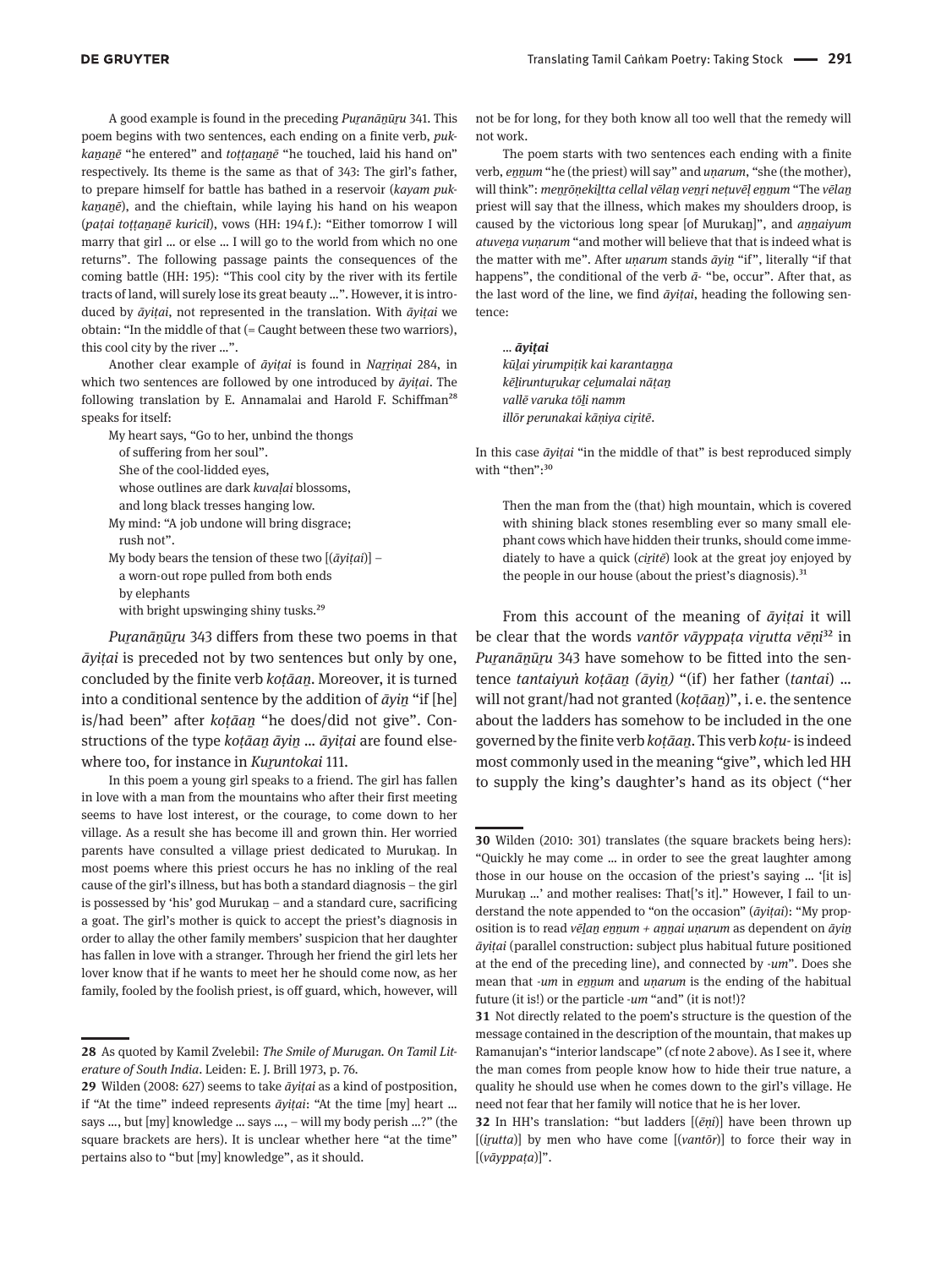father … will not grant her hand"). In the text, however, there is no word for "daughter". However, the action of giving also includes that of permitting or allowing, in this case the ladders: "if he (the girl's father) had not permitted the ladders, raised by those who had come (for his daughter) to climb over the walls". However, before being able to properly translate the whole passage, the words *puricai*, *paṭai* and *iṭaimatil* need to be discussed.

*puricai* denotes a wall around the town protecting it against enemy attacks; $33$  it is high, touches the sky, $34$  and lamps lighted by the watchmen stationed on it resemble the stars high in the sky.<sup>35</sup> What then does *paṭai* mean? As we saw above, Hart connects *paṭai* with *mayaṅkāriṭai* and translates it with "weapons": "roads [(*iṭai*)] hard to conquer [(*ār*)] are filled with [(*mayaṅku*)] weapons [(*paṭai*)]". However, as the phrase *pal(a)paṭai puricai* in *Puṟanāṉūṟu* 224,7 (see below) and *Maturaikkāñci* 352 (*viṇṇuṟa vōṅkiya palpaṭaip puricai*) shows, we have to do with a part of the *puricai* construction: in the town the streets (*iṭai*) are difficult to pass through (*ār*) as they are "crowded" (*mayaṅku*), that is blocked, by the *paṭai* of the *puricai*.

In this connection let us look at two instances of *puricai* in which the word refers to a Vedic altar, a raised platform made of several layers of bricks (*iṭṭikai*, Sanskrit *iṣṭikā-*). The first instance is *Akanāṉūṟu* 287,6–8 in a description of a deserted town:

*nāṭpali maṟanta naraikkaṇ iṭṭikaip-*

*puricai mūḻkiya poriyarai yālattu*

*oru taṉi neṭu vīḻ utaitta kōṭai*.

The west wind blows against a single aerial root of a banyan tree, of which the trunk is completely dried out [by the sun] and which has undermined the raised platform (*puricai*) made of bricks (*iṭṭikai*) with greyish spots because the daily offerings are no longer made.36

The second example is *Puṟanāṉūṟu* 224,7–9, where we also find *paṭai*:

*paruti yuruviṟ palpaṭaippuricai*

*eruvai nukarcci yūpa neṭuntūṇ*

*vēta veḷvit toḻiṉ muṭittatūum*.

… performed the Vedic sacrifice (*veta vēḷvit toḻil*) which consisted of a feast for the vultures (*eruvai*)<sup>37</sup> at the high sacrificial post (*yūpa*) on the altar made of many layers (*paṭai*) [of bricks] [and] has the shape of a *paruti*.

**37** These devour the sacrificed animal.

*paruti*, translated here by HH (see note 4): 140 as "circle", must be a corruption of *paruntu* "falcon" (Skt *śyena-*) (cf. note 26 above), which indeed is the form of a major Vedic altar.<sup>38</sup> Regardless of that, that *paṭai* means "layer", is substantiated, e. g., by *paṭai(y)amai cēkkai* "bed made of (several) layers" in *Akanāṉūṟu* 289,12, *Kalittokai* 10,10 and *Cilappatikāram* 13,70, and *paṭaiyamai yiṭṭikai* "bricks in layers" in *Peruṅkatai* 2,5,41.

In the passage of *Puranānūru* 343 under consideration the streets were, therefore, blocked by layers of material (bricks?) fallen down from the rampart.39

The last expression which needs clarification is *iṭaimatil*, which HH translate as "middle wall".<sup>40</sup> But what is "middle wall" supposed to mean: a wall in the middle of what? The outer wall and the centre? In fact, for *iṭaimatil* there are two possible interpretations. It may be compared with *iṭaiccuvar*, "intervening wall, barrier, impediment" (*Tamil Lexicon*, p. 286), or with *iṭaimulai* "cleavage, the space between a woman's breasts" (Narrinai 202,8,<sup>41</sup>) *Kuṟuntokai* 178,4; 325,6,42 *Akanāṉūṟu* 73,4; 362,1143). HH has adopted the first option in translating *iṭaimatil*, but I would adopt the second, to denote *intra muros*. In either case the wall in *iṭaimatil* is the same wall which subsequently is called *puricai* and is said to have fallen apart.

So apparently the girl's father had challenged her suitors to come and get her if they could, and as a result the fighting moved from outside the town to inside:

**38** HH's translation is: "he performed the Vedic sacrifices … within the circling [(*paruti uruviṟ*)] many-layered [(*palpaṭai*)] wall where the towering post of sacrifice rises next to the kite to be fed!". "Circle" is indeed one of the meanings of *paruti* (= *pariti*, Sanskrit *paridhi-*) given in the *Tamil Lexicon*, pp. 2513 f.; *paridhi-* also denotes the sticks laid round the sacrificial fire to delimit it. I fail to see, though, how this meaning fits the combination with *uruvu* "shape".

**39** This answers the question of the construction of the *puricai*, or walls, only partly, as in two instances the *puricai* is decorated, or strengthened, by things made of copper (*cempu*): *Puranāṇūru* 201,9 (*cempupuṉaintiyaṟṟiya cēṇeṭum puricai*) and 37,11 (*cempuṟaḻ puricaic cemmaṉ mūtūr*). Note also *viṭu muṭ puricai yēmuṟa vaḷaii* in *Mullaippāṭṭu* 27 (note 33 above) describing a fort in the jungle protected by a "wall" (*puricai*) of thorny bushes (*muḷ*).

**40** The choice is not explained, but HH may have had the compound *puṟamatil* "outer wall" in *Puṟanāṉūṟu* 387,33 in mind. However, the translation of that poem (pp. 227 f.) leaves *puṟamatil* unaccounted for ("the resounding Porunai River that washes the city [(*puṟamatil*?)] of Vañci").

**41** Wilden (2008: 475): "Sobbing … so that [your] breasts become wet in between".

**42** Wilden (2010: 435 and 729): "between my breasts".

**43** The *Akanāṉūṟu* 73 passage Hart (2015: 84) translated with "Between your breasts a single strand of pearls shoots out its light". In the *Akanāṉūru* 362 passage he leaves *iṭai* in *iṭaimulai* untranslated: "like the pearl necklace that covers the lovely blush on my ample breasts" (p. 364).

**<sup>33</sup>** Note *vaḷaii*, "encircling", in *viṭu muṭ puricai yēmuṟa vaḷaii* (*Mullaippāṭṭu* 27).

**<sup>34</sup>** *vāṉṟōy puricai* (*Akanāṉūṟu* 181,20).

**<sup>35</sup>** *vāṉ tōy puricai / yāmaṅ koḷpavar nāṭṭiya naḷicuṭar / vāṉakamīṉiṉ viḷaṅkitōṉṟum* (*Akanāṉūṟu* 114,9–11).

**<sup>36</sup>** In his translation (see note 3) Hart (2015: 292 f.) disregards the order of the text, making it difficult to correlate his translation with the Tamil text: "(a village) …, its empty [(*naraikkaṇ*?)] altar [(*iṭṭikai*, which does not mean "altar", but "brick")] no longer receives its morning sacrifice … (In this broad, rainless place,) a banyan tree with a parched trunk spreads [?] like a wall [(*puricai*?)], and as the west wind blows against a single aerial root …".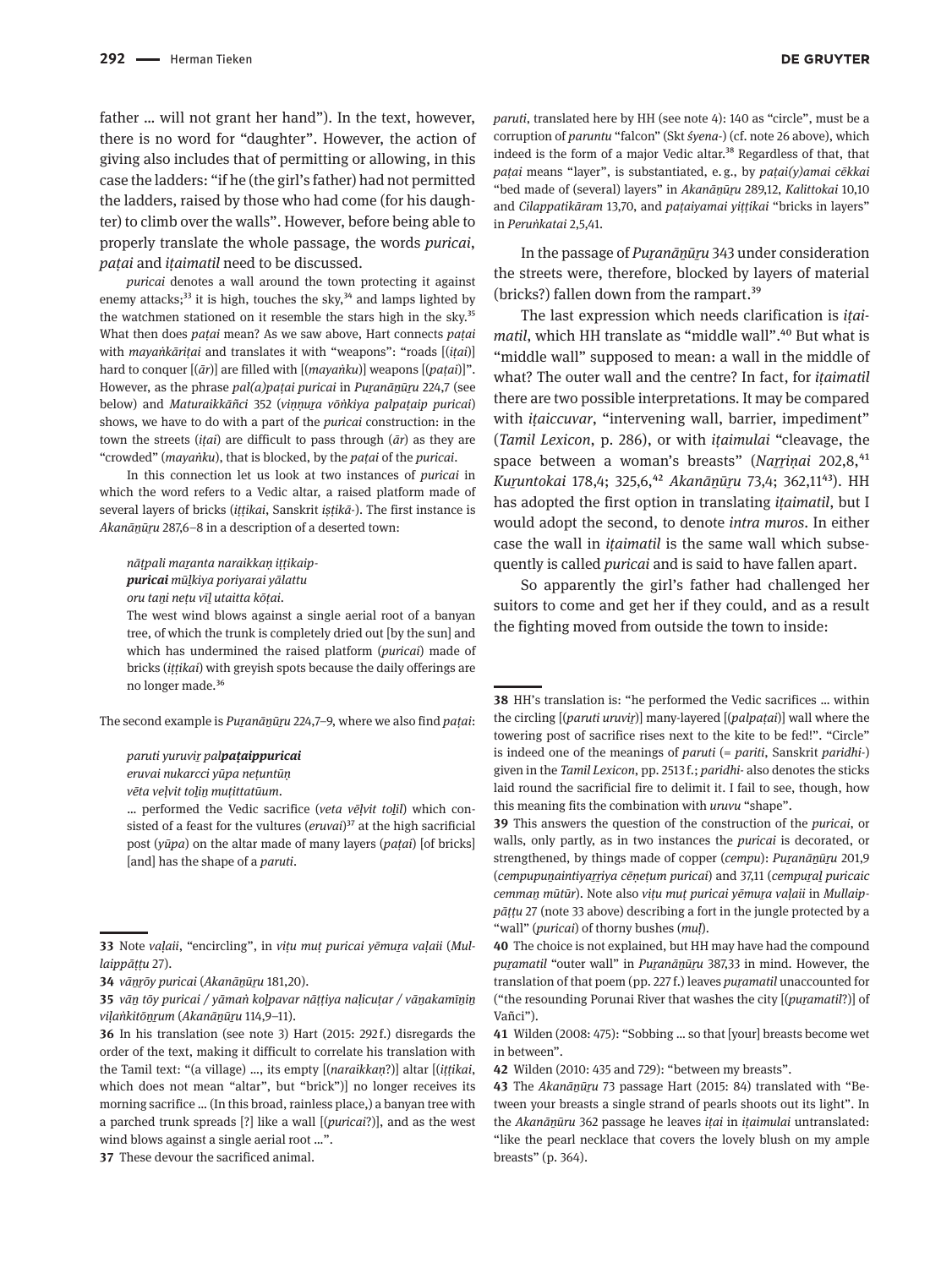Would our large town have suffered less if ( $\bar{a}$ *yin*) the girl's father, saying that she will not marry someone unworthy of her, had not permitted (*koṭāaṉ*) the ladders, raised by those who had come [for his daughter] to climb over the walls – our town within the walls of which vultures are taking a rest after a day's hard work (*uyirttu*) and the streets are blocked by layers [of bricks or stones] broken off from these same walls?

**4.** These exercises exemplify the perils of neglecting philological methods, as do all the translations mentioned, whether poetic or literal. With this understanding of the setting that informs Wilden's publications, we may now turn specifically to these latter, beginning with an exemplary discussion illustrating how she works, namely that of the participle *iṟutta*; this occurs also in *iṟutta vēṇi* of *Puranānūru* 343 above, translated as "ladders thrown up" by HH, by me as "ladders raised".<sup>44</sup>

DED (see note 26), partly basing itself on the *Tamil Lexicon*, distinguishes altogether seven different verbs *iṟu*-: "draw, drag, absorb" (no. 504), "die, end" (no. 514), "break" (no. 520), "pay" (no. 521), "strain, percolate" (no. 522), "tarry, stay" (no. 523) and "fling (as a spear)" (no. 859). In *Puṟanāṉūṟu* 343 we clearly have *iṟu-* "stay", giving *iṟutta*  "stayed" (as used in technical English), i. e. "set in place".

A similar use of the verb to refer to something set in place is found in *Puṟanāṉūṟu* 19,8 f.:

*kuṉṟattiṟutta kurīiyiṉam pōla*

*ampu ceṉṟiṟutta varumpuṇyāṉai*

a wounded elephant hit (*ceṉṟu*) by arrows (*ampu*) lodged [in his body] (*iṟutta*), which look like a flock of birds settled (*iṟutta*) on a hill.

*Puṟanāṉūṟu* 294,1 f. has:

*veṇkuṭai matiya mēṉilāt tikaḻtarak-*

*kaṇkūṭiṟutta kaṭaṉmaruḷ pācaṟai*

The military camp, vast like the ocean, in which so many (*kaṇkūṭu*) white parasols (*veṇkuṭai*) were raised (*iṟutta*) that together they produced more moonlight than (*mēl*) the moon.45

And in *Puṟanāṉūṟu* 398,7 f. we find:

*paricilar … pantar*

*varicaiyiṉ iṟutta vāymoḻi vañcaṉ*

Vañcaṉ whose words are true (*vāymoḻi*), before whom in the pavilion (*pantar*) those in need (*paricilar*) stood,<sup>46</sup> arranged (*iṟutta*) according to rank (*varicaiyiṉ*).47

Finally, we find in *Puṟanāṉūṟu* 391,7–10:

## *… pacitteṉa*

*īṅku vantiṟutta veṉṉirumpēr okkal tīrkai viṭukkum paṇpiṉ mutukuṭi*

*naṉantalai mūtūr …*

My large family, which, driven by hunger (*pacittena*), has arrived (*vantu*) in this large, old town, expect to stay here (*iṟutta*)48 as the ancient clans living in it are known for offering a helping hand (*tīrkai viṭukkum paṇpiṉ*) (to the needy).49

Turning now to Wilden, we find that for the meaning of *iṟu-* she seems to have relied on the *Tamil Lexicon*, which mentions *inter alia* the meaning "tarry, stay". Of these two she has opted for the first, "tarry", and introduced this in practically all instances. Thus, in *Naṟṟiṇai* 99 the rainy season is a period "when … the clouds that have drawn [water] from the sea ..., tarry, [full to] the breaking point", in 215 "sorrowful evening … has come [and] tarries with loneliness", in 257 there is a mountain-side, "on which clouds rise [and] tarry", and in 287 "a king with greeneyed elephants tarried outside the fortifications".50 I do not intend to discuss the merits of these four translations other than by noting that because of the possibility of misunderstandings<sup>51</sup> I would not use the English verb "tarry" to describe clouds clinging to mountains, and even less for a king laying siege to a fort.

**51** Cf. the following paragraph.

**<sup>44</sup>** The modern commentary glosses *iṟutta* with *cārttiya* "placed upon/against", i.e. "ladders (*ēni*) set up against (the walls)"; this meaning, however, is not among the ones supplied in the *Tamil Lexicon* (p. 363).

**<sup>45</sup>** The translation of HH (p. 172) is: "the camp where the men had seemed an ocean flooded by the descending light of the moon like a white umbrella". Instead of white parasols, the soldiers are taken as the subject of the participle *iṟutta* here, as explained in the corresponding note (p. 313): "camp [(*pācaṟai*)] like an ocean [(*kaṭaṉ maruḷ*)] where they gathered [(*iṟutta*)] all together [(*kaṇkūṭu*)]". And instead of *mēl* "more than" (in *matiya mēl* "more than the moon"), *mēl* "above" is assumed and linked to *nilā* (i. e. "moonlight from above"), giving "descending light of the moon" in the translation.

**<sup>46</sup>** For the position of the *paricilar* in relation to the king compare that of the Sanskrit *anujīvin-*s.

**<sup>47</sup>** Here *paricilar* is the subject of *iṟutta*, but to HH (pp. 237 f.) this is King Vañcaṉ, sitting under the pavilion. To then grammatically fit in *paricilar* a word for giving is appended, and *paricilar* linked with *varicaivin*: "(where) under a pavilion ... sat [(*irutta*)] Vañcan whose words are always true, who pays his debts according to the merit [(*varicaiyiṉ*)] of those who come to him in need [(*paricilar*)]".

**<sup>48</sup>** See also *vantiṟutta* in *Akanāṉūṟu* 243,8, *Naṟṟiṇai* 215,3, or *puṟattiṟutta* "besieged" in *Naṟṟiṇai* 287,2.

**<sup>49</sup>** For the "helping hand", see also *kai pōl utavi* in *Naṟṟiṇai* 216,3, literally, "helping like a hand". —HH translate *tīrkai viṭukkum paṇpiṉ* with "(this fine city whose clans are) of such worth that we never think of leaving" (p. 231). It is unclear how this relates to the Tamil text. Apart from that, the idea is redundant, as already covered by *iṟutta*.

**<sup>50</sup>** Wilden 2008: 257, 489, 573 and 633 respectively (the square brackets are Wilden's). In the paraphrase preceding the translation of *Naṟṟiṇai* 99, Wilden (p. 257) renders *iṟutta* with "broken"; the word is translated twice, once in "when … clouds tarry" and once in "[full to] the breaking point".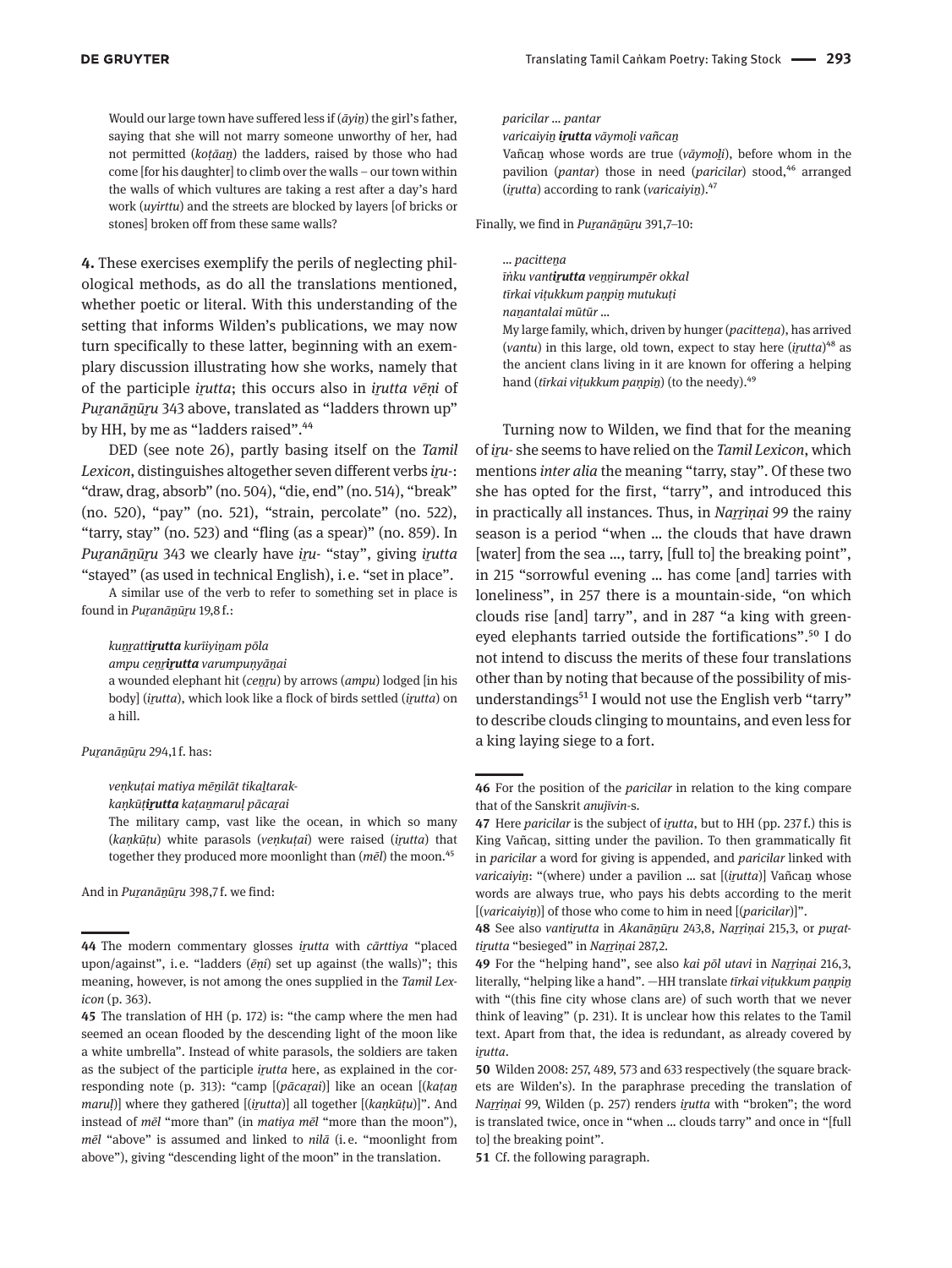What is more serious, however, is that Wilden seems to think that both meanings of English "tarry", namely the old, literary "stay in a place", and the more recent "delay or be slow in starting, going, coming etc.",<sup>52</sup> are also applicable to Tamil *iṟu-*. Thus, in *Naṟṟiṇai* 387,6–8 she translates *irutta* with "tarry" in the sense of "hesitate or be afraid to proceed" (Wilden 2008: 833):

*… ceruviṟantu*

*ālaṅkānattañcuvara viṟutta*

*vēlkeḻu tāṉaic ceḻiyaṉ pācaṟai*,

in the encampment of Ceḻiyaṉ with an army full of spears that tarried for fear to come to the banyan forest, crossing a conflict.

Why would a king, or his army, just emerged victorious from a battle *(ceruvirantu*, Wilden's "crossing a conflict"), be afraid to enter the banyan forest or, else, the place called Ālaṅkāṉam? Here Wilden appears to have fallen into her own trap of consistently translating *iṟu*- with "tarry". In this case this strange decision has even led to yet another one, namely to take *añcuvara* to mean "being afraid", even though in all instances in Caṅkam poetry this expression means "causing fear, terrifying".

For instance, in *Naṟṟiṇai* 83 a woman bribes an owl with promises of food (a mouse) to be quiet as its shrieks terrify her (9: *añcuvarak katuṅkural payirrātīmē*),<sup>53</sup> in 319 in the spooky night the shrieks of an owl are scaring travellers (4–6: kūkaiccēval ... añcuvarak kularum anaṅku kāl),<sup>54</sup> and in *Akanānūru* 77 vultures are sitting at the road junction, causing fear in the travellers (11 f.: *eruvai añcuvara irukkum … kavalai*).55 These examples have all been drawn from texts edited and translated by Wilden herself.<sup>56</sup> In addition, the passage from *Naṟṟiṇai* 387 has an exact parallel in *Maturaikkāñci* 127, which describes a Pandya king, who, after destroying the country of his enemy with fire, encamped (*iruttu*)<sup>57</sup> at Ālaṅkāṇam, terrifying the people there (*ālaṅkāṉattañcuvara viṟuttu*). Cf. also *añcuvaru neṭuvēl* "terrifying long spear" in *Ciṟupāṇāṟṟuppaṭai* 94, and *añcuvaru pēymakaḷ* "terrifying demonesses" in *Tirumurukāṟṟuppaṭai* 51.

The camp of Ceḻiyaṉ, whose army was well equipped with spears, who, after he had emerged victorious from the battle, encamped in Ālaṅkānam, terrifying the people there.

**5.** But perhaps a self-imposed limitation of no more than two pages per poem in Wilden's editions-cum-translations did not invite detailed textual investigation. The works on both the *Naṟṟiṇai* and the *Kuṟuntokai* have the same layout: the page on the left has the reconstructed text of the poem, headed by the poet's name and a brief indication of the situation in which the poem is spoken, information generally transmitted together with a poem's text. After the reconstructed text, with an overview of the variant readings (both in the Tamil script), follows its romanised transliteration, with sandhis dissolved. The opposite page has first an English translation of the introductory matter and then a word-by-word 'translation' in a kind of coded language.<sup>58</sup> This is concluded by a 'regular' English translation.<sup>59</sup>

However, in the edition of the longer poems of the *Akanānūru* this limitation was abandoned and the information is spread out over as many pages as required. The possibility this offers for more thorough discussions is, however, left unused, so that it seems not merely a matter of external constraints. This may be exemplified by a discussion of the first five lines of *Akanānūru* 24:

*vēḷāppārppāṉ vāḷaran tumitta vaḷai kaḷaintoḻinta koḻuntiṉ aṉṉa taḷaipiṇiy aviḻāc curimukiḻppakaṉṟai citaralan tuvalai tūvaliṉ malarun taii niṉṟa taṇpeyaṟ kataināḷ*

Wilden translates (2018: 160):

On the last day of the cool raining that had persisted in the month of Tai,

bangles that are cut by the saw of a non-sacrificing Brahmin.

**<sup>52</sup>** See Paul Procter, Robert F. Ilson, John Ayto (eds.): *Longman Dictionary of Contemporary English*. Harlow: Longman 1978, p. 1135.

**<sup>53</sup>** Wilden (2008: 225) (with her square brackets): "don't use again [your] fierce voice for fears to come up".

**<sup>54</sup>** Wilden (2008: 697): "at diffuse midnight, when the time of plagues comes up [(*aṇaṅku kāl*?)], where [sic] the owl … shrieks … for fear to come up".

**<sup>55</sup>** Wilden (2018: 485): "crossroads … where kites perch frighteningly".

**<sup>56</sup>** See also *Puṟanāṉūṟu* 41,7: *añcuvarat takuna puḷḷukkural iyampavum*, "bird calls that are terrifying shrieks" (HH 1999: 33).

**<sup>57</sup>** *iṟuttu* is a so-called verbal participle, functionally equivalent to the Sanskrit absolutive.

When the jalap with curly buds that had not [yet] opened [their] tight fetters

Blooms because of the diffuse, miserable, spattering spray, like splinters(?) left behind, having been removed from the conch

**<sup>58</sup>** For instance "one-it [*oṉṟu*] word [*moḻi*] Kōcar [*kōcar*] be-similar [*pola*]" and "strength [*vaṉkaṭ*] deliberationum [*cūḻcciy* + particle *um*] is-necessaryāl [*vēṇṭum* + particle *āl*] little-itē [*ciṟitu* + particle *ē*]" (Wilden 2010: 108 f.: *Kuṟuntokai* 73,4 f.). The bracketed parts have been added by me.

**<sup>59</sup>** The empty lower spaces of both pages are for annotations, but could have been better filled.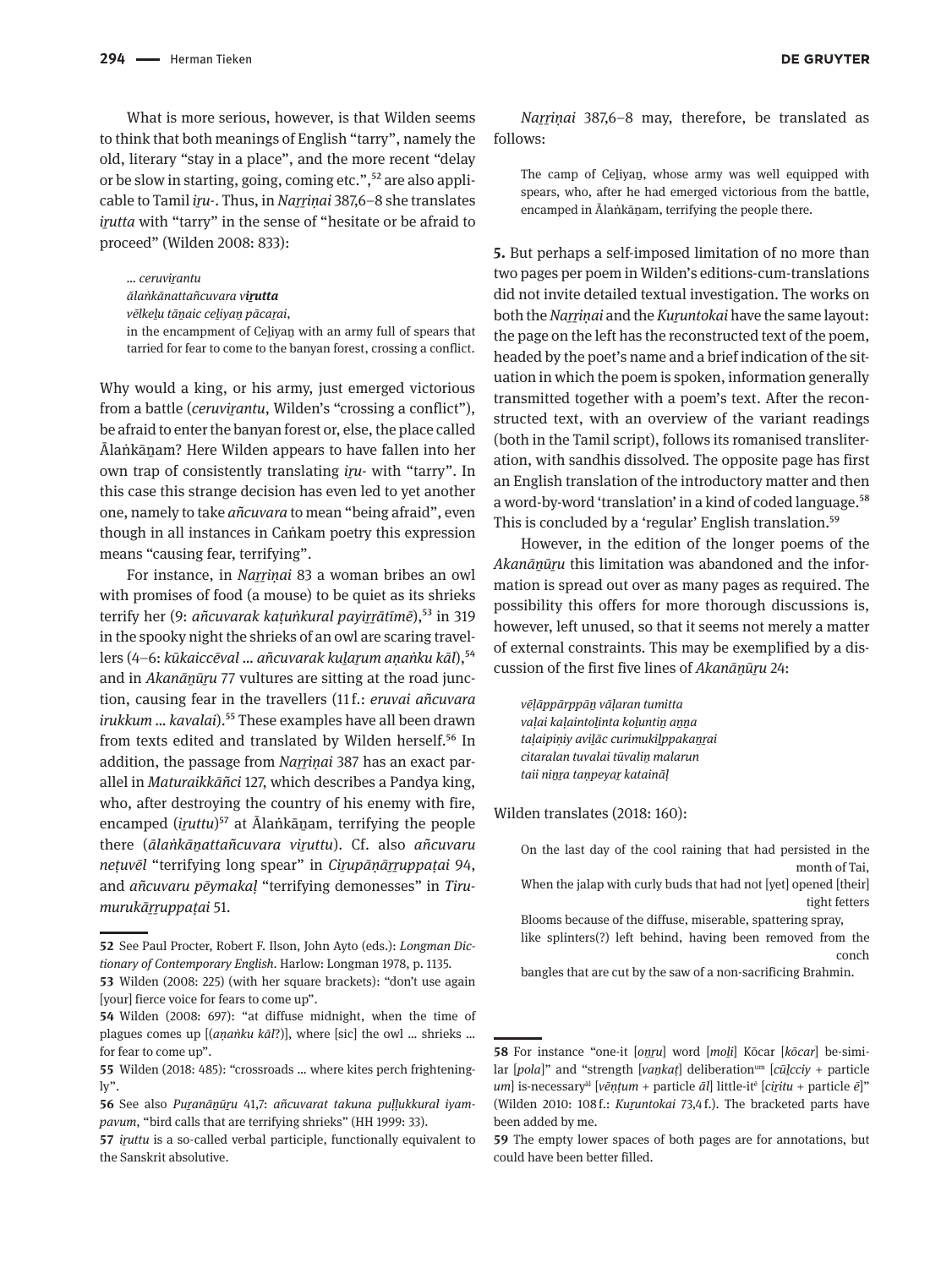If I understand the translation correctly, the rain drops on the bud of the jalap flower are compared to the tiny splinters left after sawing through conch shells for making bangles. However, *koḻuntu* does not mean "splinter". This meaning is entirely Wilden's own invention, an attempt, as she explains in a footnote, to make sense of the comparison. Now one of the meanings of *koḻuntu*, beside "tender twig, tendril", is "the plume of the yak tail" (*Tamil Lexicon*, p. 1161). In the same footnote Wilden refers to an old gloss, *caṅkiṉ talai*, saying that *koḻuntu* refers to the tip of the conch here, which indeed looks like a plume. The bud of the jalap ends in a plume as well. Thus, the bud of the jalap flower is in our passage compared to the tip of a conch shell, which is cast away after having sawn through the shell, as for bracelets only its round, wider part is used.<sup>60</sup> Everything was, thus, already there: the dictionary, an old gloss. The only thing for Wilden left to do was to look for an image of the jalap flower! Instead she produces a ghost word, without, however, committing herself, as she puts a question mark after "splinters" and the meaning "tendril" in the word index in the third volume.

**6.** Wilden's edition and translation of *Naṟṟiṇai* 324 read  $(2008:706f.):$ 

*antō tāṉē yaḷiyaṭāyē nontaḻi yavalamōṭeṉṉākuvaḷ kol poṉpōṉ mēṉit taṉmakaṇayantōḷ kōṭu muṟṟiyāṉai kāṭuṭaṉiṟaitara neypaṭṭaṉṉa nōṉkāḻ eẖkiṉ*61 *celvat tantai yiṭaṉuṭai varaippiṉ āṭupanturuṭṭunaḷ pōla vōṭi yañcilōti yivaḷuṟum pañci mellaṭi naṭai payiṟṟummē*. Alas for it. Pitiable mother. Aching, with destructive affliction – what will become of her? The one she longed for as for her own daughter, with gold-like body,

is practicing steps with the cotton-soft feet that she of pretty thin hair has, running as if she were rolling a ball in play on the border of the land of [her] wealthy father with enduring hard blades, as if smeared with ghee,

while elephants whose tusks are mature fill up together the wilderness.

**61** *ẖ* transliterates the Āytam.

Something needs first to be said about the situation the poem refers to, one among the standard themes of the village poems.<sup>62</sup> The father mentioned is a wealthy man (here: *celvat tantai*); his daughter is brought up in great luxury by a so-called *cevilittāy*, a term usually translated as "foster mother". This woman started her career in the family as a wet nurse and stayed on as a nanny. Her own daughters were friends and companions of her charge; cf. Hart 1975 (see note 13): 214 note. Most poems dealing with such a daughter refer to the worries she causes this foster mother, the main worry being that she will refuse to marry the man her parents have chosen for her, elope with someone below her station and as a result cannot continue to enjoy the same luxury. In the poems we meet the girl running away together with her lover along rough paths through unknown country, or, as in this poem, preparing to do so; or we hear about her foster-mother worrying about the spoiled girl's subsequent fate in the stranger's house in a small village with "only one cow in the front yard" (*Akanāṉūṟu* 369). As in *Naṟṟiṇai* 324, much is made of the soles of the girl's feet, too soft and tender for jungle paths.

My first comment concerns Wilden's translation of *taṉ makaḷ nayantōḷ* as "the one she longed for as for her own daughter". In Classical Tamil other instances of the use of active participial nouns like *nayantōḷ* ("she who loves someone") as passives ("the one loved by someone") are rare, if available at all.63 As seen, Wilden takes *nayantōḷ* as the subject of the verb *payiṟṟummē* at the end of the poem. To come into consideration for this function *nayantōḷ* must indeed be taken to have a passive meaning, for it is the wealthy father's daughter and foster mother's charge who is practicing steps here. This, however, brings me to my second comment: there is nothing in the Tamil text corresponding to "as" in "as for her own daughter". In fact, most probably we do not have to do with the foster mother's charge here, but with the woman's own (*taṉ*) daughter, who as a friend has a great affection (*nayantōḷ*) for the

**<sup>60</sup>** According to Wilden (2018: 160 note 97) the non-sacrificing brahmin (*vēḷāppārppāṉ*) is an early example of a brahmin making a living by cutting bangles when he is unable to do so by officiating at sacrifices. Though I have no definite solution for *vēḷāppārppāṉ*, he seems to be a *pārppāṉ* distinguished from the *pārppāṉ* who officiates at sacrifices.

**<sup>62</sup>** See Tieken 2001 (note 13 above): 24–28.

**<sup>63</sup>** In modern Tamil participial nouns may indeed occasionally have a passive meaning. Hermann Beythan (*Praktische Grammatik der Tamilsprache in Umschrift*. (Praktische Grammatik und Übungsbuch der Tamilsprache 1.) Leipzig: Otto Harrassowitz 1943, p. 110) mentions *vāṅkiyavai* as meaning both "das, was gekauft hat" and "das, was gekauft worden ist". Rajam (see note 14) quotes an interesting instance (p. 656): *varuntiṉaḷ aḷiyaḷ nī pirinticiṉōḷē* "She, whom you (*nī*) had left (*pirinticiṉōḷē*), felt sad and is to be pitied" (my translation, with a relative clause for the passival participle). But comparable instances seem to be rare – neither Rajam nor Lehmann (see note 14): 137–144 (§ 6.2) mention the phenomenon –, and something like "she who is loved by her own daughter" would be unexpected in the passage from *Naṟṟiṇai* 324 anyway.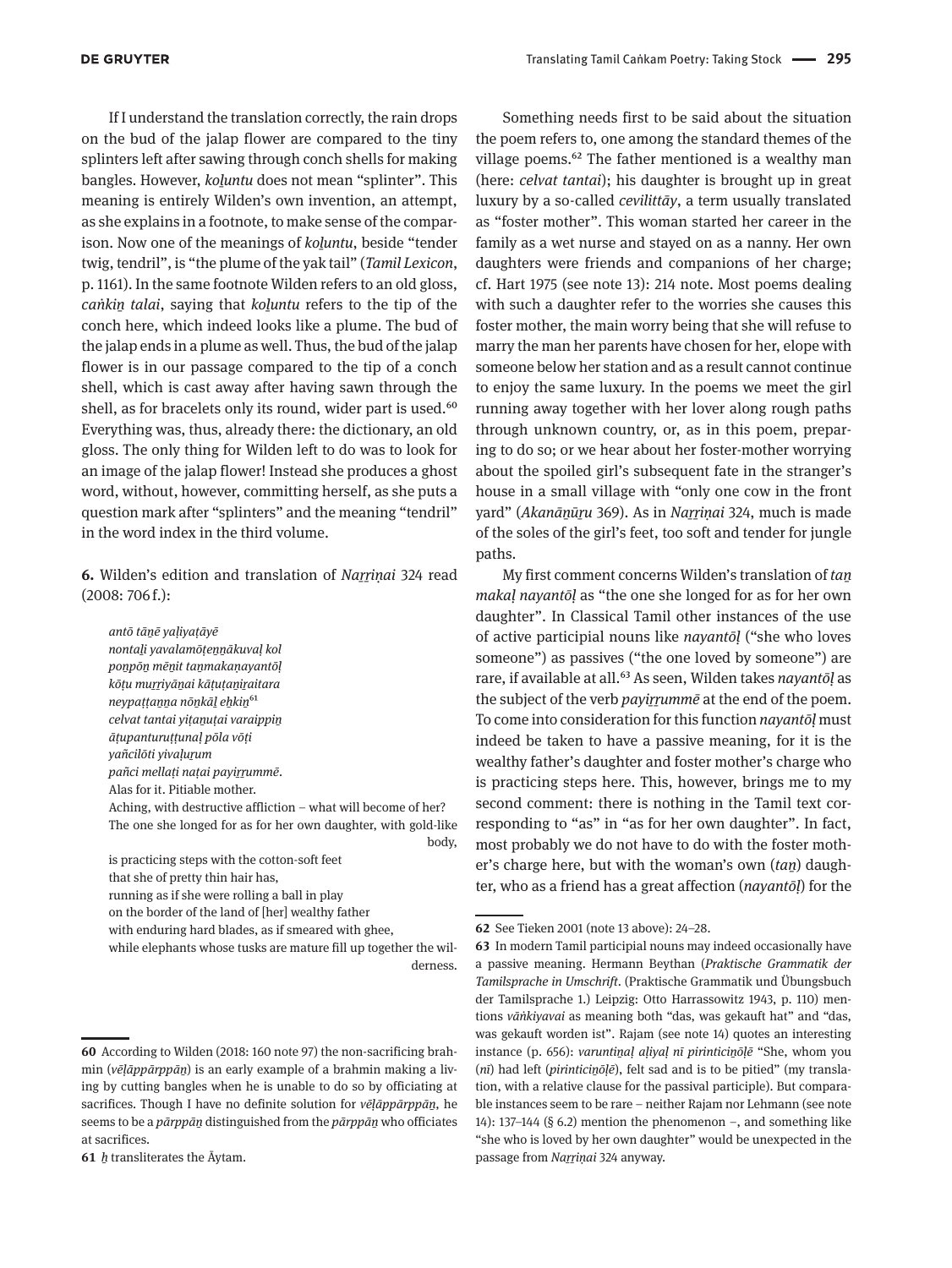girl, and worries as much as her mother. The foster mother's daughter is the subject of the verb *ākuvaḷ*: "What will happen (*enn ākuval kol*) to her own daughter who has a great affection (for the girl)?".

As indicated, Wilden takes 'passive' *nayantōḷ* as the subject of the verb *payirrumme* ("is practicing steps"). Apparently, in the text as reconstructed by her she was unable to find a word that could come into consideration for that function. However, what about the pronoun *ivaḷ* "she" in *(y)añcil ōti ivaḷ uṟum / pañci mellaṭi naṭai*? But, if I understand Wilden's word-by-word paraphrase correctly, she takes *ivaḷ* as the subject in the phrase *ivaḷ uṟum … mellaṭi*, i.  e. "soft feet (*mellaṭi*), which she (*ivaḷ*) has (*urum*)". This solution may, however, be questioned.

For one thing, the construction is rare; the only other example comparable to our phrase I could find is *nī yuṟum poyccūḷ* in *Kalittokai* 88,20.64 Another problem is the meaning of *urum* in these two instances. For *uru*- the *Tamil Lexicon* (p. 483) mentions quite a number of meanings, which, however, are all of a highly contextual nature and as such cannot simply be applied to the two contexts above.65 By starting from the meanings "approach, gain access, reach" we might translate the *Kalittokai* passage as "false oaths (*poyccūḻ*) which you (*nī*) take recourse to (*urum*)". But I doubt if among the meanings of both transitive and intransitive *uru*- there is one through which we could arrive at "have, possess". Even then, the participle would be redundant, as its absence (*ivaḷ pañci mellaṭi*) results in the same meaning, namely "her (*ivaḷ*) feet soft as cotton (*pañci*)". This is not to say that *uṟum* is superfluous, for metrically we need at least one more syllable after *ivaḷ*.

At this point I would like to draw attention to *ivaḷum*, one of the variant readings for *ivaḷuṟum*.66 *(y)añcilōti (y) ivaḷum* may be translated as "she with beautiful, thin hair, for her part (*-um*)", -*um* being functionally equivalent to Sanskrit *api*. The girl, for her part, is blissfully unaware of the anxieties she causes by her play in the minds of those

most close to her. Metrically, there are no objections to read *ivaḷum* instead of *ivaḷuṟum*. On the other hand, it is not easy to see how *ivalum* may have changed into *ivalurum*, unless one speculates that the eye of the copyist strayed to the following *payirrumme*. Nevertheless, this reading would speak for *ival* being the subject of *payirrumme*.

Wilden's "on the border of the land" translates *iṭaṉ utai varaippin.*<sup>67</sup> This is not only inexact and incomplete, but also says nothing about the nature of the space referred to. We are clearly dealing with a rich man's (*celvat tantai*) place, as also in other poems containing *iṭaṉ uṭai varaippu*; thus, in *Akanānūru* 145,17 the girl's father possesses great wealth (*kūḻ* in *kūḻ uṭait tantai iṭaṉuṭaivaraippiṉ*). Those living in such places wear beautiful ornaments (*kalam*).<sup>68</sup> As to what the place looked like, *varaippu* "boundary" is also used for an enclosed space such as a courtyard, and such areas do indeed seem to have been surrounded by a wall with gates, as in *Porunarārruppatai* 64–67: "To end my poverty I silently enter his *iṭaṉ uṭai varaippu*, where loud drumming can be heard,<sup>69</sup> through its wide gate (*peru vāyil*) which is always open for those who come begging."70 It seems also to have been a palace-like building complex, as in its totality it is said to be as beautiful as a painting (*ōvattaṉṉa* in *Puṟanāṉūṟu* 251,1 and *Naṟṟiṇai* 181,2.) As to *iṭaṉ* "place", the *Tamil Lexicon* (p. 280), referring to Nacciṉārkkiṉiyar's commentary on the *Porunarāṟṟuppaṭai* passage above, provides the meaning "wide space" (*akalam*).<sup>71</sup> Interestingly, the possession of *itan* by itself already marks a man as rich; see *Patirruppattu* 32,6: *īttāṉṟāṉā viṭaṉuṭai vaḷaṉ*, "a rich man possessing *iṭaṉ*, who will never stop giving [to beggars]".

The girl is living in a large manor house, a veritable golden cage, with no idea about the dangers that might befall her in the outside world. The house is surrounded by jungle where elephants with large tusks roam about: *kōṭu muṟṟiyāṉai kāṭuṭaṉiṟaitara*. Wilden's translation of the phrase *uṭaṉ niṟaitara*, "elephants … fill up together the wilderness", is, however, needlessly convoluted, as

**<sup>64</sup>** Cf. too *uṟum iṭattu* "a situation in which (something) is useful", as in *cērntōrkku / uṟum iṭattuykkum utavi* "(extend) the right type of assistance (*utavi*) to those who have approached you" (*Akanāṉūṟu* 231,1 f.) and *uṟum iṭattutavātuvarnilam ūṭṭi*, "rain not helping (*utavātu*) where it would be useful, falling on saline earth instead" (*Puṟanāṉūṟu* 142,2). Instances such as *el uṟu mauval*, "a jasmine flower (in brightness) resembling the sun" (*Kuṟuntokai* 19,4) are doubtful, as it is uncertain whether we have here the participle *uṟum* or the verb stem *uṟu*-, for in sandhi the final *m* of *uṟum* is dropped before another nasal (similarly *uṟumuṟai* in *Puṟanāṉūṟu* 98,16 and 292,2 and *uṟumuraṇ* in *Puṟanānūṟu* 135,21),

**<sup>65</sup>** Objects: soft feet (*mellaṭi*) or way of walking (*naṭai*), and false oaths (*poyccūḻ*) respectively.

**<sup>66</sup>** According to Wilden 2008: 24, the variant occurs in the two-volume *Naṟṟiṇai* edition by Turaicāmi Piḷḷai (Ceṉṉai 1966, 1968).

**<sup>67</sup>** Her word-by-word paraphrase reads "place [*itaṉ*] possess [*uṭai*]" -border [varaippin] (the additions in square brackets are mine).

**<sup>68</sup>** *Puṟanāṉūṟu* 161,29 f.: *iṭaṉuṭaivaraippiṉiṉ tāṇiḻal vāḻnar naṉkala- (m) mikuppa*.

**<sup>69</sup>** In *Puṟanāṉūṟu* 161,29, referred to in the previous note, "the noise of drums is heard in the courtyard" (*muraciraṅkum iṭaṉuṭaivaraippiṉiṉ*).

**<sup>70</sup>** *yāṉum avaṉ iḻumeṉ cummai yiṭaṉuṭaivaraippiṉacaiyunart taṭaiyā naṉ peru vāyil icaiyēṉ pukkeṉṉiṭumpai tīra*.

**<sup>71</sup>** In support of this traditional interpretation *iṭam* "place" too should be mentioned. Two of its many contextual meanings show that *iṭam* denoted the size of things, namely "cubit, in measuring the width of cloth" and "breadth, width, expanse" (*Tamil Lexicon*, p. 279).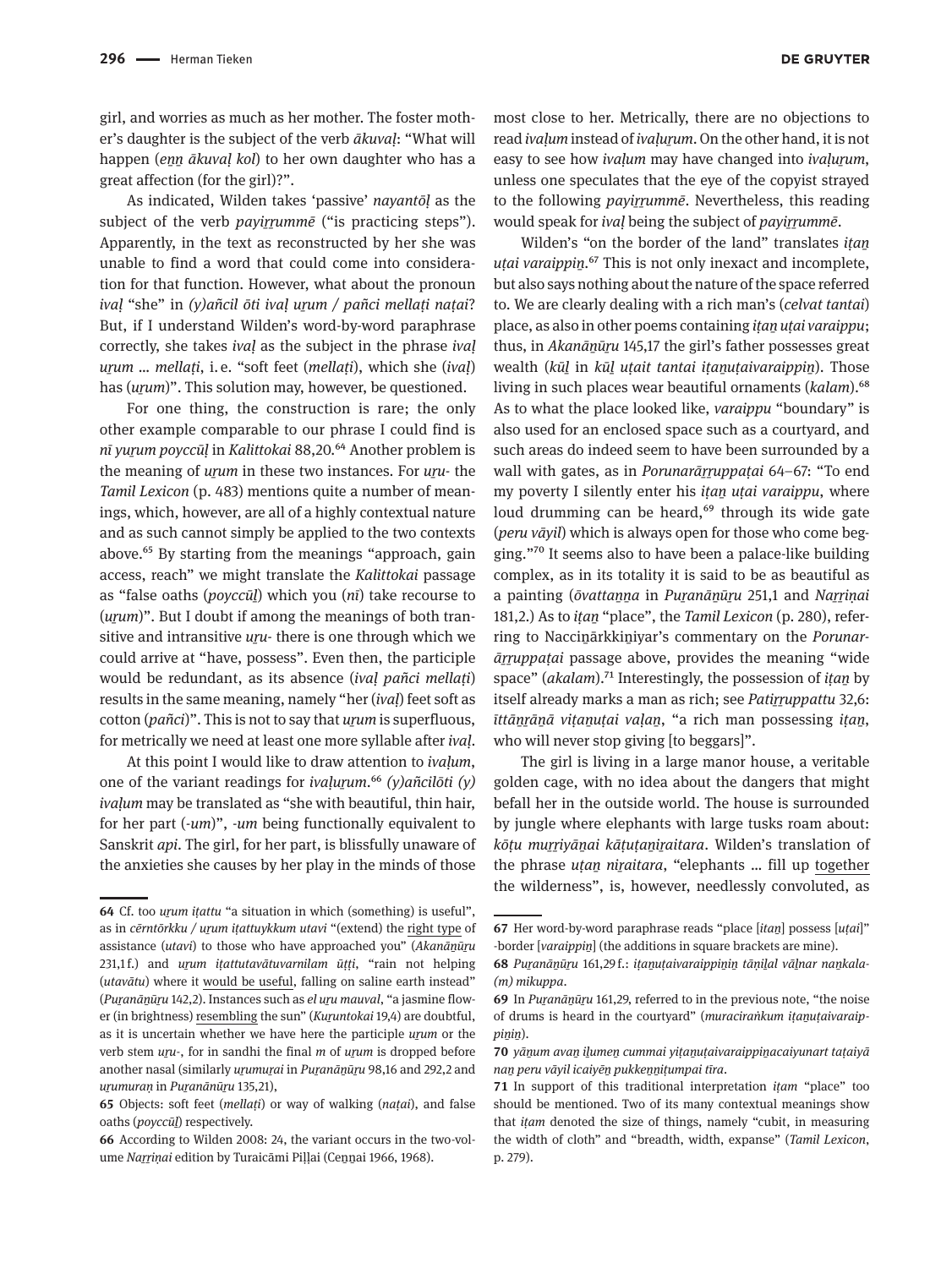the use of *uṭaṉ* here had already been dealt with before by Rajam (see note 14): 328; beside the passage under consideration, "as the elephants filled/occupied all over the forest", Rajam quotes *Patiṟṟuppattu* 24,10 *nāṭu uṭaṉ viḷaṅkum … nallicai*, "good fame which shines all over the country".

The same characterisation applies to Wilden's translation of *neypaṭṭaṉṉa nōṉkāḻ eẖkiṉ … tantai* as "her father with enduring hard blades, as if smeared with ghee". *ehku* can refer to any sharp, pointed weapon, such as a spear. As to *nōṉ* in the compound *nōṉkāḻ*, rather than from the verb *nōṉ-* "endure, practice austerities" we should start from the abstract noun *nōnmai* "vigour, strength, force, might". It is also puzzling why of all the meanings of *kāḻ* Wilden opted for the one which the *Tamil Lexicon* (p. 904), gives first, namely, "hardness, solidity", instead of considering the following "pillar, rod, handle, stem", especially in the light of *Puranānūru* 95,2 where *nōnkāl* describes a separate part of a spear (*vēl*): *nōṉkāḻ tirutti ney yaṇintu* "having polished the strong shaft and anointed it with ghee".72 The girl's father thus owns an arsenal full of spears, probably as a guarantee against invasions of wild elephants, but also of strangers who are after his daughter.

The poem may, thus, be translated as follows:

Ah, pity on mother. What will become of the golden body of her own daughter, who will suffer and worry on account of the girl for whom she has great affection?

While grown-up elephants with large tusks roam around through the jungle outside, inside, in the wide compound of the mansion, where her wealthy father keeps his sharp spears with strong shafts, gleaming as if they have been polished with ghee, the little girl with beautiful thin hair, under the pretext of rolling a ball, is teaching herself how to run with her feet soft as cotton.

**7.** Wilden (2008: 590 f.) reconstructs *Naṟṟiṇai* 266 as:

*kollaikkōvalar kuṟumpuṉañ cērnta kuṟuṅkāṟ kuraviṉ kuviyiṇar vāṉpū vāṭuṭai yiṭaimakaṉ cūṭap pūkkum akaluḷāṅkaṭ cīṟūrēmē yatuvē cāluva kāmam aṉṟiyum em viṭṭakaṉṟir āyiṟ koṉṉoṉṟu kūṟuval vāḻiyar aiya vēṟupaṭṭirīiya kālai yiriyiṟ periya vallavō periyavar nilaiyē.*

The woman speaking in the poem lives in a small village (*cīṟūrēm*) peopled by goatherds; she feels trapped, missing the luxury and exciting life she was accustomed to in her

parents' house.73 Here we see what happens to a girl like the one depicted in the preceding poem: she pays the price for having rejected the husband selected for her by her parents and eloped with a stranger. Most probably the *ātutai itaimakan* in line 3 is her husband. As a herdsman (*iṭaimakaṉ*) owning (*uṭai*) a flock of goats (*āṭu*), he is relatively wealthy, but that does not make him less of a village type. So far the woman has resigned herself to the situation, though it is not what she really wants (5: *atuvē cāluva kāmaṃ aṉṟiyum*), but that has changed as her husband has announced that he is going away, leaving her behind in this dump of a village (6: *em viṭṭakaṉṟir āyiṉ*). She replies (*koṉṉoṉṟu kūṟuval*), telling him what she will do if he leaves her.

The village is situated in an area in which slash-andburn land cultivation is practiced, and dotted by fields called *kollai*. On these fields so-called *kollaikkōvalar* are employed. Who are these *kollaikkōvalar*? Wilden translates the word with "cowherds" having "small fields", asking noncommittally in a footnote: "What kind of relation is intended between the *kōvalar* and the *iṭaimakaṉ*? Is this a movement from centre to periphery?". In translating *kōvalar* with "cowherds", Wilden was no doubt led by its derivation from Sanskrit *gopāla-*. However, a comparison with the one and only other instance of *kollaikkōvalar* in the Caṅkam corpus, in *Narrinai* 289, seems to show that these persons are no herders at all, neither of cows, nor of goats. To ascertain what they actually are, we need first to ascertain what exactly *kollai* signifies, and to do so we will also have to consider two other sorts of field, called *puṉam* and *itai* respecively.

The term *kollai* has been investigated by Takanobu Takahashi, according to whom it refers to a clearing in a forest.74 He derived *kollai* from the verb *kol-* "kill", which would have been used both for the felling of trees in the forest and ploughing the field after that. The main thesis

To whom can I give a sly glance,

With whom can I share my joys and sorrows,

With whom can I joke,

In this dump of a village

Full of yokels?

**<sup>72</sup>** It is not clear to me for what purpose the shaft of the spear, which most probably was made of wood, was smeared with ghee. Does *nōṉkāḻ* refer to the iron tip here?

**<sup>73</sup>** Her situation may be compared to that of the one speaking in Gāthā 164 from that other anthology of village poetry, Hāla's *Sattasaī*. Peter Khoroche and Herman Tieken (*Poems on Life and Love in Ancient India. Hāla's* Sattasaī. (SUNY Series in Hindu Studies.) Albany: Excelsior Editions 2009, no. 540 on p. 163) translated this as:

**<sup>74</sup>** "Is Clearing or Plowing Equal to Killing? Tamil Culture and the Spread of Jainism in Tamilnadu", in: Whitney Cox, Vincenzo Vergiani (eds.): *Bilingual Discourse and Cross-Cultural Fertilisation: Sanskrit and Tamil in Medieval India*. (Collection Indologie 121.) Pondichéry: Institut français de Pondichéry 2013, pp. 53–67.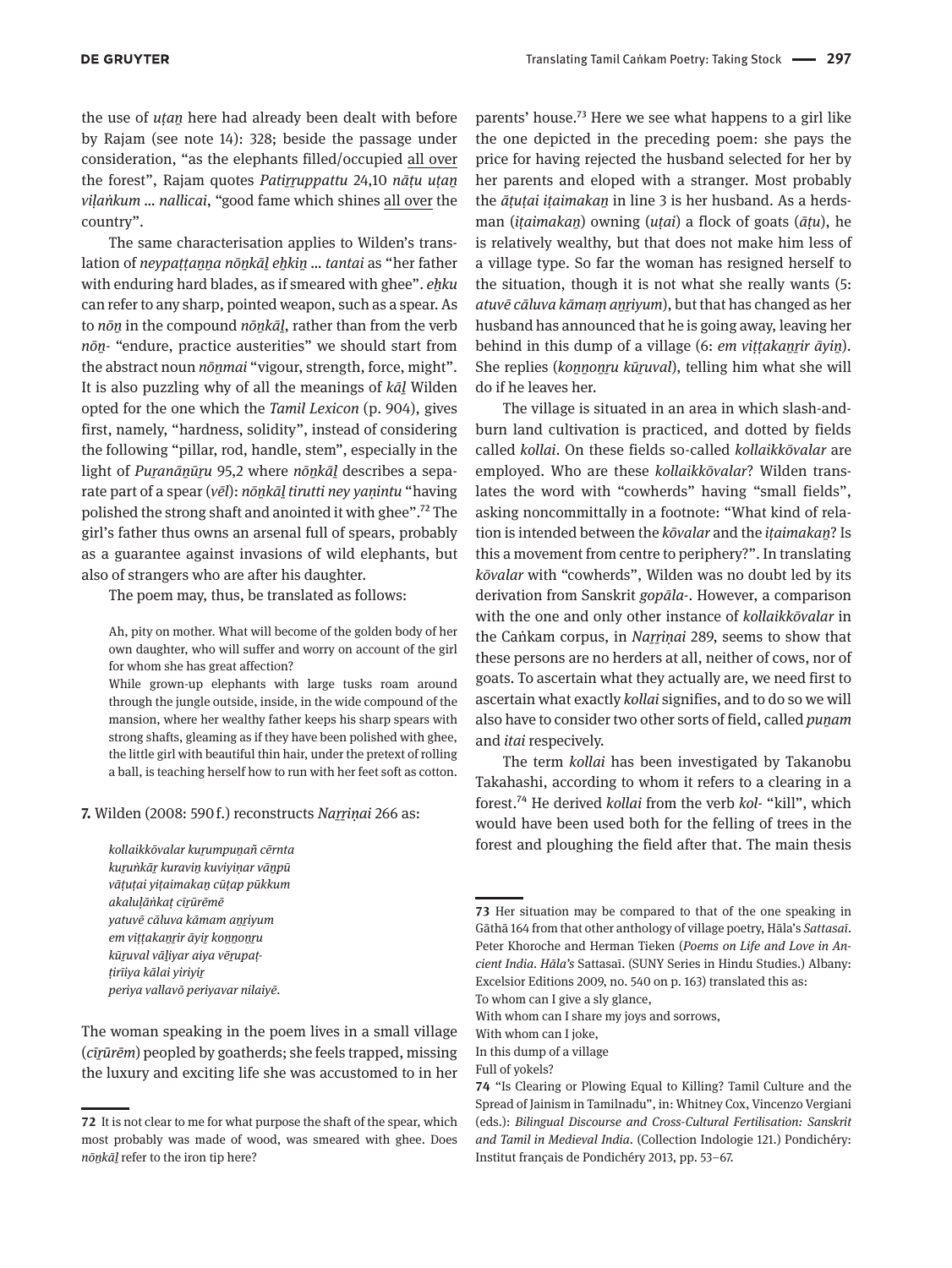of Takahashi's study is that in the use of *kol*- for ploughing the Tamils had been influenced by Jainism, for whom ploughing involves killing animals living in the soil. The term *kollai* does indeed refer to a field in the forest on mountain slopes, the cultivation of which depends on rainfall, and the main crop of which is millet. All these aspects come together in *Naṟṟiṇai* 209,1–4, which describe a girl who neglects the task assigned to her, of chasing away the birds from the crop on the field:

*malaiyiṭam paṭuttuk kōṭṭiyya kollait-*

*taḷipatam peṟṟa kāṉ uḻukuṟavar*

*cila vittakala viṭṭuṭaṉ pala viḷain-*

*tiṟaṅkukural piṟaṅkiya vēṉal uḷḷāḷ* …

After the *kollai* that the mountain people (*kuṟavar*) had cleared (*paṭuttuk kōṭṭiya*) in the forest (*kāṉ*) on the mountain slope (*malaivitam*) had received sufficient rain (*talipatam perra*), they ploughed (*uḻu*) and sowed (*vittakala*) it, and as soon as they had left, everywhere millet (*ēṉal*) sprang up, glistening in the sun and its ripe ears hanging down.<sup>75</sup> But the girl did not care.

The forest was cleared for fields by burning down the trees and bushes; cf. *Akanāṉūṟu* 288,5: *eri tiṉ kollai yiṟaiñciya ēṉal* "millet, bent down (from the weight of its ears), on the *kollais* eaten (i.e. cleared) by fire".<sup>76</sup> After the fire, black becomes the prevailing colour on *kollai*s. Thus the following passage from *Puṟanāṉūṟu* 159,15–20 describes unsophisticated forest people — commonly depicted as prone to such mistakes77 — mistaking a *kollai*

(black after the fire) for a muddy field, black being the colour of mud as well78:

*… kāṉavar karipuṉa mayakkiya vakaṉkaṭ kollai aivaṉam vitti maiyuṟak kaviṉi īṉal cellā vēṉaṟkiḻumeṉakkaruvi vāṉan talaii yāṅkum ītta niṉ pukaḻ ēttit tokka …*

Unfortunately, the text with its two dangling verbal participle clauses is grammatically a mongrel. Thus, while the subject of *vitti*, "having sowed", in line 17 are the *kānavar* or forest people (line 15) – for who else could come into consideration for that function here? – these do not, contrary to what one might expect, return in that or a related function with any of the following verbs: the verbal participle *kaviṉi* "having become beautiful", or the negative participle *cellā* "(the summer) in which (sprouting) is not possible". Another problem concerns the phrase *maiyuṟak kaviṉi*. In Tamil poetry the combination of "black" (*maiyuṟa*) and "beautiful" (*kaviṉi*) fits in particular the rainclouds (*iḻumeṉak karuvi vāṉan talaii*), from which, however, the phrase is separated by *īṉal cellā vēṉaṟku*.79 The following is, therefore, not a proper translation, but merely a paraphrase of what I think the poet had in mind. He compares the generous king to a raincloud, a standard topos in 'heroic' Tamil poetry.<sup>80</sup> The part which describes the *kollai* is grammatically clear:

Having assembled, singing the praise of your generosity which is like a massive (beautifully black), thundering cloud appearing (unexpectedly) in the summer, when the wild rice seed does not sprout [which] the forest people had sowed on the wide *kollai*s (black after the fire) which they had mistaken for fields black (from mud).

This poem has in its entirety been translated by HH (see note 4): 101; the relevant passage reads:

… I praise you for the fame of your generosity, which is like a cloud coming with lightning and roaring thunder as it sheds its rain down on millet [(*ēṉal*)] not yet sprouting its ears of a lovely dark color [(*maiyuṟa kaviṉi*)], after it has been planted among

**80** Hart 1975 (see note 13): 249 f.

**<sup>75</sup>** For *kollai*s in the mountains, see *Cilappatikāram* 17,21,1 (*kollaiyañ cāraṟ kuruntocitta māyavaṉ* "Māyavaṉ (Kṛṣṇa), who pulled out the kuruntu tree on the mountain slope spotted with *kollai*s"), *Kalittokai* 39,13 f. (*kollai kural vāṅki īṉā malai vāḻnar alla purintu oḻukalāṉ* "because the people from the mountains misbehave the crops on the *kollai*s have failed") and *Akanāṉūṟu* 133,7 (*kollai itaiya kuṟumpoṟai marunkir* "on the slope of the small hill with its *itai* [fields] of the *kollai* type"). For millet, see *Akanāṉūṟu* 288,5 (*kollai yiṟaiñciya ēṉal* "millet, bent down (from the weight of its ears), on the *kollai*s").

**<sup>76</sup>** The real work begins only after the trees and bushes have been burnt down, namely the removal of the roots and half-burnt tree trunks. See, for instance, *Puṟanāṉūṟu* 231,1 f., which describes an upland field called *punam* after fire had been set to the trees on it: *eri puṉak kuṟavaṉ kuṟaiyal aṉṉa / kari puṟa viṟakiṉ īma voḷḷaḻaṟ* "the fire of the cremation pyre piled up with pieces of wood which are black (*kari*) on the outside like those the man from the hills collects from the *puṉam* he is hacking at". Cf. too *Porunarāṟṟuppaṭai* 117 f.: *kollai yuḻukoḻu vēyppap pallē / yellaiyum iravum ūṉṟiṉṟu maḻuṅki* "from eating meat day and night my teeth have become as blunt as the ploughshare ploughing a *kollai*".

**<sup>77</sup>** This is similar in Hāla's *Sattasaī*, the poems' counterpart from North Indian kāvya literature; see Tieken 2001 (see note 13), and Khoroche and Tieken (see note 73). Cf. too the Murukaṉ priest in *Kuṟuntokai* 111 (§ 3 above).

**<sup>78</sup>** As in *Akanāṉūṟu* 140,10–15, which describes oxen (*pakaṭṭiṉ*) pulling out a cart stuck in the mud (*aḷḷal*) which is as black as the smoke (*pukai*) produced by the farmer working on the *puṉam* (*puṉavaṉ*), attempting to make an *itai* (for *itai* fields, see below).

**<sup>79</sup>** Thus, in *Kuṟuntokai* 371 the word *mai* "blackness" all by itself stands for "clouds": mai patu cilampin aivanam vitti/ yaruviyin vilaik*ku nāṭaṉ* "the man, having sowed the wild rice on the mountain surrounded by blackness (*mai*, i. e. rain clouds), made it grow with the help of water from a waterfall".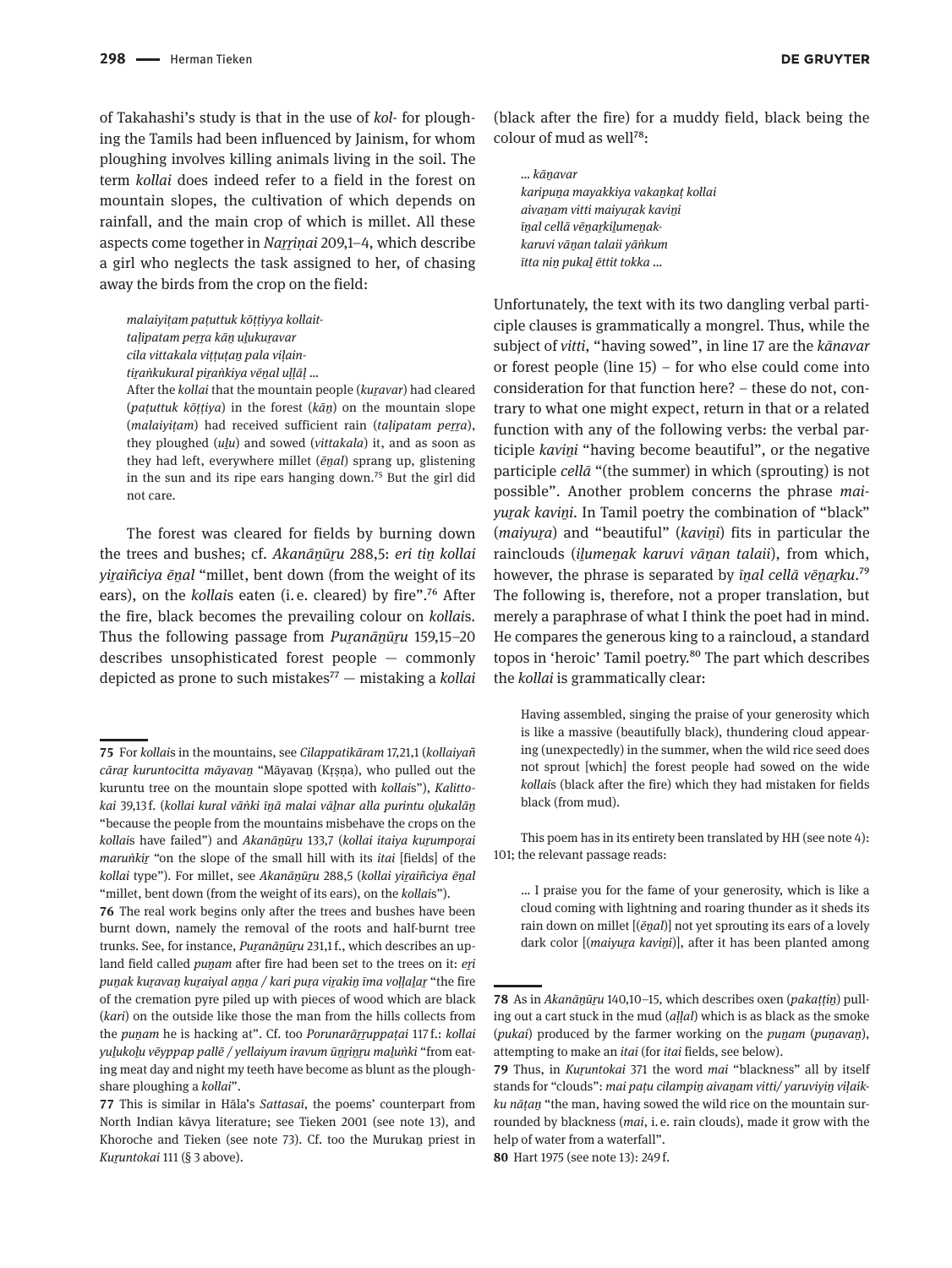wild rice on a wide space of land new to cultivation [(*kollai*)] but burned over by men of the forest and transformed [(*mayakkiya*)] into a field [(*puṉam*)].

This is problematic. To begin with, *vēṉal* "summer" is erroneously read as *ēṉal* "millet", with the initial *v-* in *vēṉaṟku* taken as a glide. But the seeds of wild rice *(aivanam)* do not normally bring forth millet. Therefore, the millet is here "planted among wild rice", which, however, has no basis in the text. Moreover, here it is the millet which has acquired a "lovely dark color" (*maiyuṟak kaviṉi*), but as far as I know dark-coloured millet does not offer a "lovely" sight. Note also the translation of *mayakkiya* "which (the forest people) had mistaken for" with "transformed". However, "transformed" as used here clearly implies a form of improvement,<sup>81</sup> which the Tamil verb *mayakku-* "confuse (and the like)" does not.

In the texts discussed above altogether three types of fields are mentioned that have been cleared by first burning down the trees on it. For instance, beside *kollai* in *eri tiṉ kollai* in *Akanāṉūṟu* 288, there are *puṉam* and *itai*: *itai* in *itai muyal puṉavaṉ pukai niḻaṟ kaṭukkum mā mūtaḷḷal*82 in *Akanāṉūṟu* 140, and *puṉam* in *eṟi puṉak kuṟavaṉ kuṟaiyal aṉṉa / kari puṟa viṟakiṉ īma voḷḷaḻaṟ* in *Puranānūru* 231 (see note 76, with translation).

It seems that *puṉam* is a general term for a field in the hills or mountains in any stage of the cultivation process. Thus, in *Akanānūru* 288 the farmer is still hacking at the burned roots and tree trunks (*eri punak kuravan*), while in *Puṟanāṉūṟu* 159 the "black *puṉam*" (*karipuṉam*) is already ready for sowing. The term *itai* is rare; apart from the four instances in *Akanānūru* (133,7, 140,11, 393,4, 394,3), in which it is a kind of field, in its three other attestations (*Maturaikkāñci* 79, 376 and 536) it refers to the sail of a ship. But the two meanings "field" and "sail" may well be related, in the same way as in Dutch *lapje* ("small piece of cloth") is used for a small piece of land. In fact, the meaning "small field" would fit perfectly in *Akanāṉūṟu* 133,7: *kollaiyitaiya kuṟumpoṟai maruṅkiṟ*, "on the slope of the small hill with small fields (*itaiya*) of the *kollai* type" (cf. note 75).83 As for *kollai*, as *Puṟanāṉūṟu* 159 shows, the blackness of these fields is proverbial and does not need to be specified. Of the three words for "field", *kollai* is also the only one which seems to have the action of burning in its name, for rather than with *kol-* "kill" we may be dealing with the root also found in *kollan* "blacksmith";<sup>84</sup> as the blacksmith with the help of fire fashions unformed iron into useful instruments, so the farmer with fire turns a forest into fields (ultimately) fit for agriculture.

*Naṟṟiṇai* 289 tells us what the *kollaikkōvalar* do on the *kollai*. In the poem we hear what a woman says to a friend. Her husband has left her, making solemn promises to return before the rainy season starts. However, the rain clouds are already approaching and the husband has not yet returned. She is caught between (*āyiṭai*, see above) believing her husband or believing her own eyes, a Catch-22 situation. Lines 6–9 say:

… *āyiṭaikkollaikkōvalar elli māṭṭiya perumā vōṭiya pōla varuḷilēṉ amma vaḷiyeṉ yāṉē*. … caught between these two choices I cannot expect any mercy and am to be pitied, like the wild animals (*perumā*), which while trying to escape (*ōṭiya*) (from the *kollai*) are driven back (*māṭṭiya*)85 in clear daylight by the *kollaikkōvalar*.

Though I have been unable to verify this, I doubt if the expression *perumā* is used as a general term for domesticated animals such as goats, sheep or cows. Rather, we are dealing with wild animals, which, while trying to escape from the burning forest, are driven back into the flames. The *kollai* field is cleared of both trees and wild animals, the 'domestication' including both plant and animal life. For this we have a mythic prototype in the burning of the Khāṇḍava Forest described in *Mahābhārata* 1,214–225, in which Arjuna and Krsna set the forest alight and prevented the animals from escaping by circling around it, thus making them stay in the forest to serve as food for insatiable Agni, Fire.<sup>86</sup> As to the Tamil poem's mention

**86** For this myth, see pp. 21–26 of Herman Tieken: "The Mahābhārata after the Great Battle", *Wiener Zeitschrift für die Kunde Südasiens*/ *Vienna Journal of South Asian Studies* 48 (2004) 5–46, and Alf Hiltebeitel: "The Burning of the Forest Myth", in: Bardwell L. Smith (ed.): *Hinduism. New Essays in the History of Religions*. (Studies in the His-

**<sup>81</sup>** The same is the case with Takahashi's (see note 74) "mixed (dug) up": "Wild rice has been planted on a wide space of field [(*kollai*)] which was a dry upland [(*puṉam*)], burned over [(*kari* "black")] and then mixed (dug) up by men of the forest" (p. 60).

**<sup>82</sup>** "Mud as black as the smoke produced by the farmer working on the *puṉam* (*puṉavaṉ*), attempting to make an *itai*".

**<sup>83</sup>** The compound *kollaiyitai* indicates that *kollai* and *itai* are not synonyms. In fact, *kollai*s could be relatively large, as in *Puṟanāṉūṟu* 159,16, which describes the *kollai* as an *akaṉkaṇ* "wide place" (*akaṉkaṭ kollai*).

**<sup>84</sup>** For *kol-* " kill" and *kollaṉ*, "blacksmith", see DED (in note 26), nos. 2132 and 2133 f. respectively. If this derivation holds, then *kollai* can be struck from the already short list of loan translations showing Jaina influence on Caṅkam poetry, for which see, e. g., Zvelebil (note 28): 137.

**<sup>85</sup>** The meaning assigned to *māṭṭiya* here follows the meanings 1–3 in the *Tamil Lexicon*, p. 3149: "fasten on, buckle, tackle, hook; fix, attach; put in, thrust (as fuel)". Wilden has selected the eighth of the nine meanings, namely "light (as a lamp)": "Just as the big animals running when the cowherds have kindled (*māṭṭiya*) light (*elli*) in the clearing, I am without [his] consideration, alas, pitiable me". However, *elli* does not mean "light" (which can be kindled), but "daytime" (the additions within round brackets are mine, within square brackets Wilden's).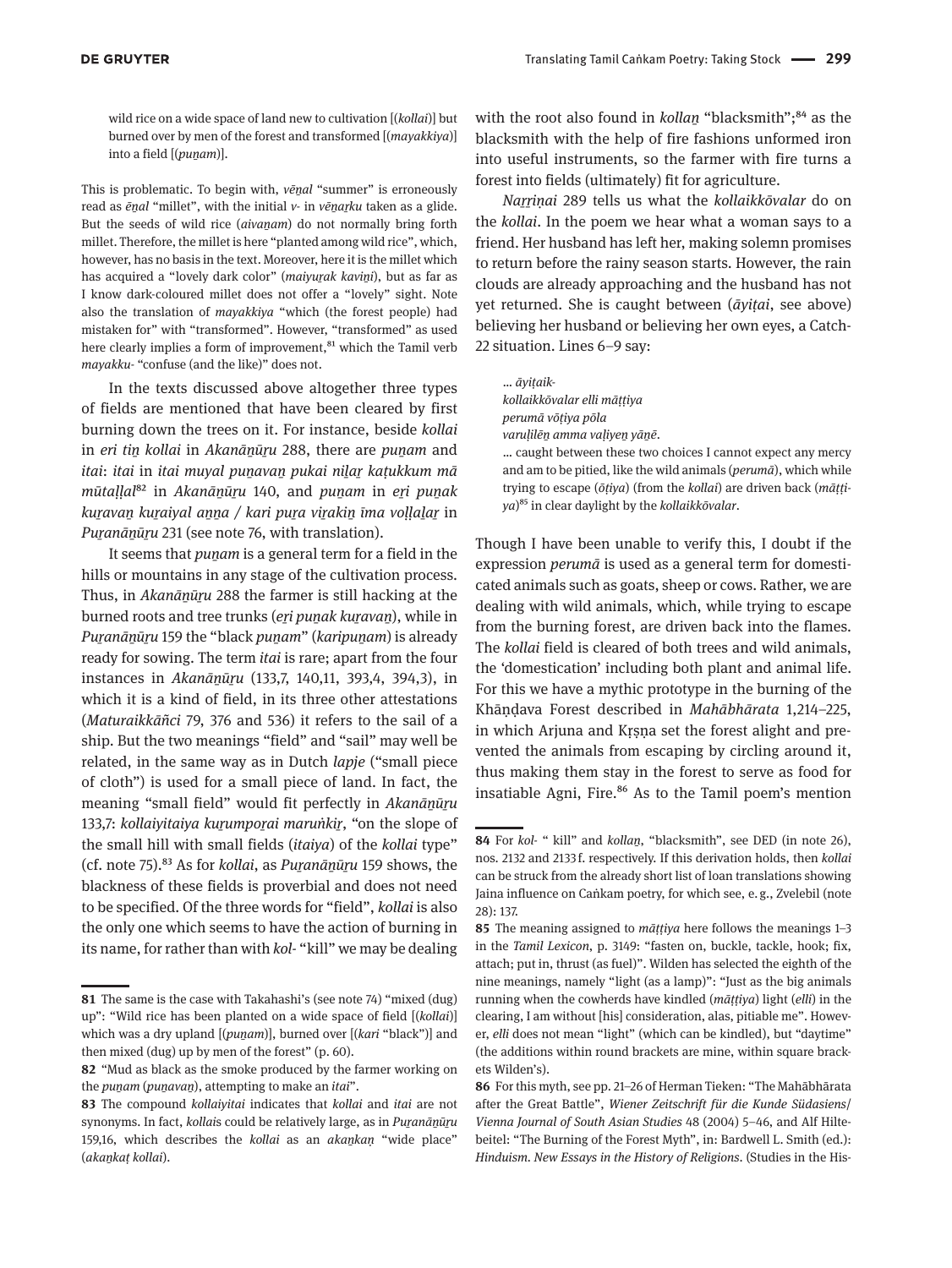of daylight, despite burning down the forest taking six days in the *Mahābhārata* (Tieken 2004: 24) Arjuna's and Kṛṣṇa's activities were, implicitly, set during daytime, for after they had chased away the rainclouds sent by Indra to douse the fire, "the foulness and darkness of the sky was appeased, … the orb of its sun restored to normality".87 Only during daytime could they see the animals trying to flee the conflagration.

The *kollaikkōvalar* in this poem are no ordinary herders who have their cattle graze on very poor grounds, which involves much extra work to keep the herd together on the *kollai* field. Instead, the term *kollaikkōvalar* describes farmers who are burning down a forest and driving back the animals trying to escape the flames. They are not protecting (*pāla-* in *gopāla-*) the herd from harm, but are protectors in the sense of being jailers.

In *Narrinai* 266 the woman's village is likewise surrounded by *kollaikkōvalar*. It is a poor village, whose inhabitants subsist on slash-and-burn agriculture. At the same time the *kollaikkōvalar* evoke the image of the village as a prison from which it is difficult to escape. The key word is the verb *iri-* "flee" (*iriyiṉ*) in line 8.

But for a full translation of *Narrinai* 266 several more remarks on the text are needed, one of which concerns *akaluḷāṅkaṇ*, if only because of Wilden's laborious translation of it as "that place-wide-inside". It is made up of two words, namely *akaluḷ* and *āṅkaṇ*. The meaning and use of *āṅkaṇ* are more or less clear.

Thus, though not very frequently, *āṅkaṇ* is an adverb of place, as in *āṅkaṭ ṭīmpuṉal īṅkaṭ parakkum* "where sweet water flows from there (*āṅkaṇ*) to this place here (*īṅkaṇ*)" (*Naṟṟiṇai* 70,7). It is also used to circumscribe the locative, as in *kūṭal āṅkaṇ* "in Kūṭal" (*Narrinai* 298,9). Quite frequently it seems to function as a substantive, meaning "(that) place", which, like any substantive, can be described in more detail; a case in point is *niḻalil āṅkaṇ* "that place without shade" (*Narrinai* 105,5). Often, these  $\bar{a}$ *nkan* phrases are part of a larger descriptive passage, as *niḻalil āṅkaṇ aruñcurakkavalai* "a crossroad in the impassable desert, that place without shade". The same is seen in *Naṟṟiṇai* 63,1–3: *paratavar / miku mīṉ uṇakkiya putumaṇal āṅkaṭ / kalleṉ cēri* "the noisy quarter, where (*āṅkaṭ*) on the fresh sand the fishermen have laid out fish to dry". As in *viḻavuṭai yāṅkaṇ / ūrēm* "we (-*ēm*), living in a village (*ūr*), (that place) which celebrates (owns) festivals" (*Naṟṟiṇai* 220,6 f.), in *akaluḷāṅkaṭ cīṟūrēm* the *āṅkaṇ* phrase is found immediately before the village it describes.<sup>88</sup>

As to *akaluḷ*, Wilden seems to analyse it as consisting of the verb stem *akal-* "(being) wide" and the noun *uḷ*, "inside". I think, however, that we have to do with the suffix -*uḷ* as found in, for instance, *ceyyuḷ* "action, poetic composition" from the verb *cey-* "do, make". For *akaluḷ* the *Tamil Lexicon* (p. 14) provides the meaning "width, breadth" (the meanings "greatness, earth, street" may be ignored here). As such *akaluḷāṅkaṇ* may be compared to *viyaluḷāṅkaṇ*, "in a wide open space", though *viyal* is a noun and not, like *akal*, a verb. *viyaluḷāṅkaṇ* is found in *Patiṟṟuppattu* 56,1: *viḻavu vīṟṟirunta viyaluḷāṅkaṇ* "on the wide open space on which the festival takes place", and *Malaipaṭukatām* 350  f.: *muḻavu tuyil aṟiyā viyaluḷāṅkaṇ viḻaviṉ* "a festival on a wide open space during which the drums do not know sleep".<sup>89</sup> For obvious reasons festivals require an open space, for which in *Puṟanāṉūṟu* 65,5 instead of *viyaluḷ* the word *akaluḷ* is used. In this example, however, *akaluḷāṅkaṇ* seems to be in the first place a descriptor of the village: *viḻavum akaluḷāṅkaṭ cīṟūr marappa* "while the small village, which has a wide open space (where festivals can be held), forgets its festivals." Most likely the same is the case in *akaluḷāṅkaṭ cīṟūrēm* in *Narrinai* 266. In any case the village in question is not situated in a wide open space, but in a forest area gradually being turned into agricultural land.

A passage that has to be dealt with in some detail as well is line 5: *atuvē cāluva kāmam aṉṟiyum*. To begin with, for the third person plural *cāluva* in *atuvē cāluva* I suggest to follow manuscripts (and editions) C1, G1+2, ER and ET, and adopt the third person singular *cāluṅ*, corresponding to *atuvē* "that", though it is the *lectio facilior*. Wilden defends her choice in a note, which I am unfortunately unable to follow.<sup>90</sup> The supposed corruption of *cāluṅ* into *cāluva* may be a mistake made by a copyist in either reading or writing *ṅ* as *v*; indeed, it is possible to recognise a *v* in that part of *ṅ* which remains if one skips the right vertical and upper horizontal lines.

For the verb *cāl-* the *Tamil Lexicon* (p. 1389) provides a number of meanings. In the present context I consider appropriate the meaning "be suitable, fitting", which has counterparts in Kannada *sāl-* "be sufficient or enough, suffice" and Telugu *cālu*- "be enough, sufficient".<sup>91</sup> For the woman, living in a small village "suffices"; it is as it is and she won't complain. But she adds *kāmam aṉṟiyum*

tory of Religions (Supplements to *Numen*) 33.) Leiden: E. J. Brill 1976, pp. 208–224.

**<sup>87</sup>** Translated by J. A. B. van Buitenen: *The Mahābhārata. 1. The Book of the Beginning*. Chicago/London: The University of Chicago Press 1973, p. 419.

**<sup>88</sup>** See also *akaluḷāṅkaṭ cīṟūr* in *Puṟanāṉūṟu* 65,5.

**<sup>89</sup>** It would here go too far to deal with similar expressions like *viyaṉkaṇ* (< *viyal-kaṇ*) and *akaṉkaṇ* (< *akal-kaṇ*), and *viyalāṅkaṇ* (there does not seem to be a corresponding *akalāṅkaṇ*).

**<sup>90</sup>** Wilden decides in favour of *cāluva* as it is found in the majority of sources. To explain the plural verb she suggests that the grammatical subject *atu* "it" is anaphoric and the verb cataphoric, referring to what follows. there being two subjects in the speaker's mind.

**<sup>91</sup>** DED (see note 26), no. 2470(a); see also Kota *ca*·*km* "sufficiency" and Toda *so*·*k* "enough" in (b).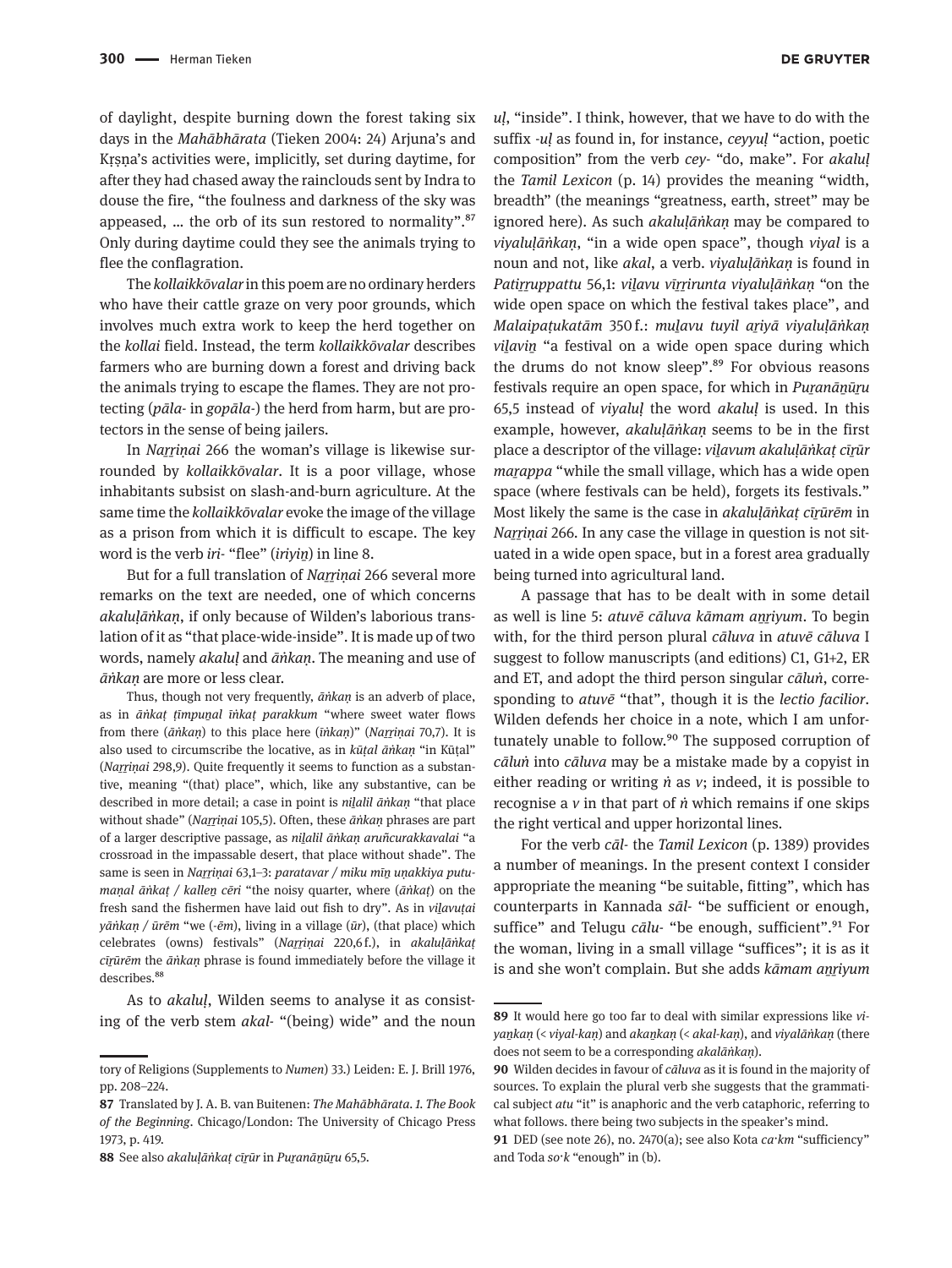"though it is not what I really want": if she had a choice, she would not be living there.

This leaves the last two and a half lines of the poem to be discussed:

… *vēṟupaṭṭirīiya kālai iriyiṟ periya vallavō periyavar nilaiyē*.

Wilden's translation (2008: 591) runs as follows:

if the time that made us wait [(*irīiya*, participle of the causative of *iru* "be somewhere, stay")], changing [(*vēṟupaṭṭu*)], retreats [(*(y)iriyiṟ*, conditional of the verb *iri-*)], won't [(*allavō*)] the state [(*nilai*)] of the great ones [(*periyavar*)] be great?

But time (*kālai*) is an unlikely subject of *iriyiṉ*, for time "flies" but does not "flee" (*iri-*). How should the passage then be interpreted? Just now we have seen that the woman has resigned herself to her situation. But this changes when her husband announces that he is going away, leaving her alone in the village (*em viṭṭakaṉṟir āyiṉ*).92 She gives him a piece of her mind (*konnonru kūruval*),<sup>93</sup> threatening him with the consequences:

If during the period (*kālai*) that I am forced to sit/stay here (*irīiya*) alone (*vēṟupaṭṭu*)94 I run away, the (i. e. your) high status [in the village] will no longer be that high, will it (*allavō*)?

We have already seen that the husband as the owner of a flock of goats is better off than the majority of his fellow villagers, who make a living by slash-and-burn agriculture in the fields next to the village. In the first few lines of the poem he is described as showing off his success in life by parading through the streets of the village with a bunch of flowers in his hair. Marrying a woman from outside the village community is the final proof of his success. Therefore, by running away from him his wife would with one stroke destroy all his ambitions and make him the laughing stock of the village.

The above considerations yield the following translation of the poem:

We live in a small village surrounded by small fields cleared by *kollaikkōvalar* [who have burned down the trees and driven back the wild animals trying to escape from the conflagration], a small village with wide open spaces, where bunches of white flowers hang in the short *kuravu* trees, flowers which are worn by the herder, who owns a flock of goats. It (living in a small village) is what it is, though it is not what I really want. However, if you persist in going away, leaving me behind, I will tell you [this] one thing: May you live long, my lord. But if during the period that you force me to stay here all on my own I run away, not much will be left of your high status here, will it?

## Compare below Wilden's translation:

We [are] in [our] small village, that place wide inside, where the sky flowers of the short-trunked Kura-tree bloom in heaped clusters, close to the small fields of the cowherds, in the clearing, to be worn by the shepherd-son<sup>95</sup> with [his] sheep. That alone is worthy, even apart from desire: if you depart, deserting us, I tell you one thing, may you live, lord: if the time that made us wait, changing, retreats, won't the state of the great ones be great?

**8.** The translations discussed above are no result of a tendentious selection. I randomly started with the poems about the *kollai* fields, and in my investigation of these poems had to consult other poems, necessitating consulting yet other poems, and so on. The translations I came across in the process are not what one would expect of scholarly work. One of the basic problems encountered in practically all translations, those mentioned above and others consulted, is that each poem seems to have been dealt with in isolation. A simple example of this is Selby's translation (see note 6) of the word *puṉpulam* "waste land, dry land, arid barren place" (*Tamil Lexicon*, p. 2813). In *Aiṅkuṟunūṟu* 260, she translates *puṉpula mayakkattu viḷaintaṉa tiṉaiyē* with "the millet has now ripened in the land of arid fields" (p. 107). I suspect that the word "land" renders Tamil *mayakkattu* which, however, describes the poor quality of the field, consisting of a "mixture" (*mayakkam*; oblique form *mayakkattu*) of earth, stones and partly burnt roots of trees, which, as seen in *Porunarāṟṟuppaṭai* 117 f. blunts the ploughshare (see note 76). In *Aiṅkuṟunūṟu* 

**<sup>92</sup>** In the village poems the husbands are practically always absent or on the point of leaving. In this case the husband has to leave his wife presumably to lead his goats to new pastures.

**<sup>93</sup>** The interjection *koṉṉoṉṟu* "one thing", is mentioned in *Tolkāppiyam*, Collatikāram 254; the grammar distinguishes altogether four attitudes on the part of the speaker expressed by it, namely *accam* "feeling fear", *payamili* "feeling no fear", *perumai* "feeling powerful, superior", and *kālam* "deeming it the right time to say it". Here the woman is clearly warning or threatening her husband, which comes close to "absence of fear" or "superiority".

**<sup>94</sup>** The verb *vērupatu*- has a number of contextual meanings, "be alone" being one of them. The available sources seem to hesitate between the verbal participle *vēṟupaṭṭu* and the infinitive *vēṟupaṭa*. The difference does not really affect the meaning: "remain here, being alone" or "so that I am alone".

**<sup>95</sup>** *makaṉ* "son" in *iṭaimakaṉ* has the same function as Sanskrit *putra-* in *vaṇikputra-* "trader-son", i. e. "man belonging to the trading caste".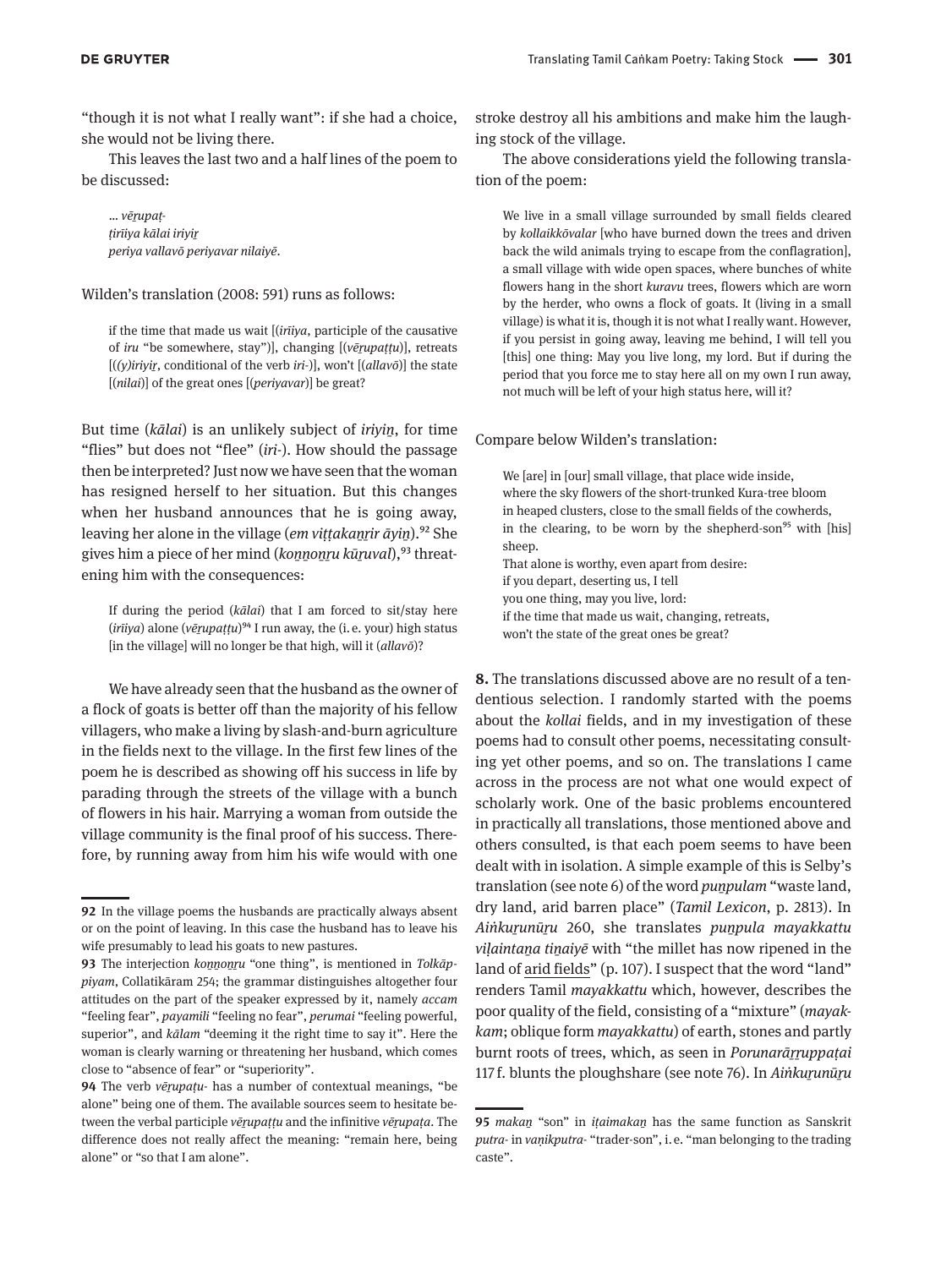246, *puṉpulam vittiya puṉavar*, Selby translates *puṉpulam* with "millet field": "farmers who have sown their millet fields" (p. 102). The translation may not be quite exact, but it is not wrong, in the sense that millet does grow on dry fields. However, in 283 from the very same collection she translates *puṉpulamayakkattuḻuta vēṉal* with "the millet [(*vēṉal*)] cultivated in grassy tracts" (p. 116), as if she had just realised that *puṉ* might stand for *pul* "grass". But if we have indeed to do with *pul* here, it is, like Skt *tṛṇa-* "(dry) grass", used to refer to something useless. Clearly, Selby did not go back to her earlier translations. In addition, in this translation *mayakkattu* is not accounted for, unless it is somehow, in combination with *uḻuta* "ploughed" (thus "ploughed and sowed"), included in the word "cultivated". Compare the translation "transformed" by HH (see note 4): 101 of the participle *mayakkiya* in *Puṟanāṉūṟu* 159, said of a *kollai* field.

Yet another example of how in dealing with a word translators fail to take into account its other instances is HH's translation of *paṭai* when combined with *puricai*. The translation of *palpataippuricai* in *Puranānūru* 224 is "many-layered wall" (p. 140), even though, as already shown in § 3 above, we are not dealing with a wall here, but with a platform functioning as a Vedic sacrificial altar. *paṭai* in *puricaippaṭai* in poem 343 of the same collection is translated with "weapons" and *puricai* with "fort", in the process ignoring grammar by dividing one sentence into two, with *puricai* in the one and *paṭai* in the other. Taking the trouble, instead, to consult the available indexes covering Caṅkam poetry (see note 16) for *puricai* would have led to another instance of *pal(a)paṭaippuricai*, in *Maturaikkāñci* 352, which might have convinced HH that the *paṭai* is a part of the *puricai*.

It is curious, nay paradoxical, to see how little use translators make of these indexes. For, in the study of Caṅkam poetry the formulaic nature of the language, or the repetitiveness of the vocabulary, has been, and for some scholars still is, an important topic. According to K. Kailasapathy,<sup>96</sup> in the *Puranānūru* we have poetry produced on the spot by wandering bards who make use of a fixed repertory of topics, themes and formulae. This theory has been further elaborated by Hart 1975 (see note 13), according to whom the Caṅkam corpus is a type of poetry composed by learned poets who were the heirs of these earlier bardic poets from the Deccan. Whatever exactly be the case, *hapax legomena* are rare. When faced with a problematical passage, it is common practice among scholars to turn to other instances of the words or expressions in the corpus. However, in the study of Old Tamil poetry this

philological approach does not seem to have taken root yet. I hope I have been able to show that it should.

In the past few years a number of translations of Caṅkam poetry have appeared and more are in the pipeline. Maybe the projects are too ambitious. It is not difficult to see that the interpretation of a poem given in the commentary or by an earlier translator is not possible, for instance, for grammatical reasons. But to find out what the passage in question does mean may take days, if not months or even years. As it is, many such problems tend to be circumvented by *ad hoc* solutions. Because such solutions are not supported by the grammar of the original texts, they are difficult to reproduce. If grammar does not count, how can we claim that the study of Tamil poetry is a legitimate academic pursuit?

Unfortunately, the situation in Tamil studies is not unique. It is also met with in Schubring's translations of the *Āyāraṃgasutta*, one of the early Jaina canonical texts. In *Worte Mahāvīras. Kritische Übersetzungen aus dem Kanon der Jaina*97 one may come across several instances in which Schubring in his translation has joined together earlier and later text passages, something which in a note on p. 84 he justifies with: "Diese Wiedergabe … beruht auf freiem Schalten mit den anzunehmenden Bruchstücken, deren heutige Folge sinnlos is." The problem with, for instance, Hart's (and Heifetz's) and Selby's translations is that similar "freies Schalten" is done, as it were, secretly.

Wilden's translations form a category in their own right. They are literal to the extreme, and therefore very difficult to follow, at times resulting in meaningless gibberish. It is as if Tamil poetry were passed through Google Translate. An example is her translation (2008: 591) of *atuvē cāluva* (or *cāluṅ*) *kāmam aṉṟiyum* in *Naṟṟiṇai* 26698: "That alone is worthy, even apart from desire". All the words are there, but the translation does not make clear how the sentence fits in the context, nor how its two parts are related, or whose desire (*kāmam*) for what we are dealing with.

The poems, and I refer in particular to the Akam poems about village life, are riddles of sorts. In these poems, a villager, usually a woman, says something, either to a friend, her mother or to herself, about her love life in the widest sense of the word. As indicated, it is to the reader to find out from the words spoken what the matter is or in what context they are spoken, and what the speaker intends to achieve with them. This is not an easy task, but it is what

**<sup>97</sup>** (Quellen der Religionsgeschichte 7,14.) Göttingen/Leipzig: Vandenhoeck & Ruprecht 1927.

**<sup>96</sup>** *Tamil Heroic Poetry*. Oxford: Clarendon Press 1968.

**<sup>98</sup>** Discussed extensively in § 7, and translated by me as "It is what it is, though it is not what I really want".